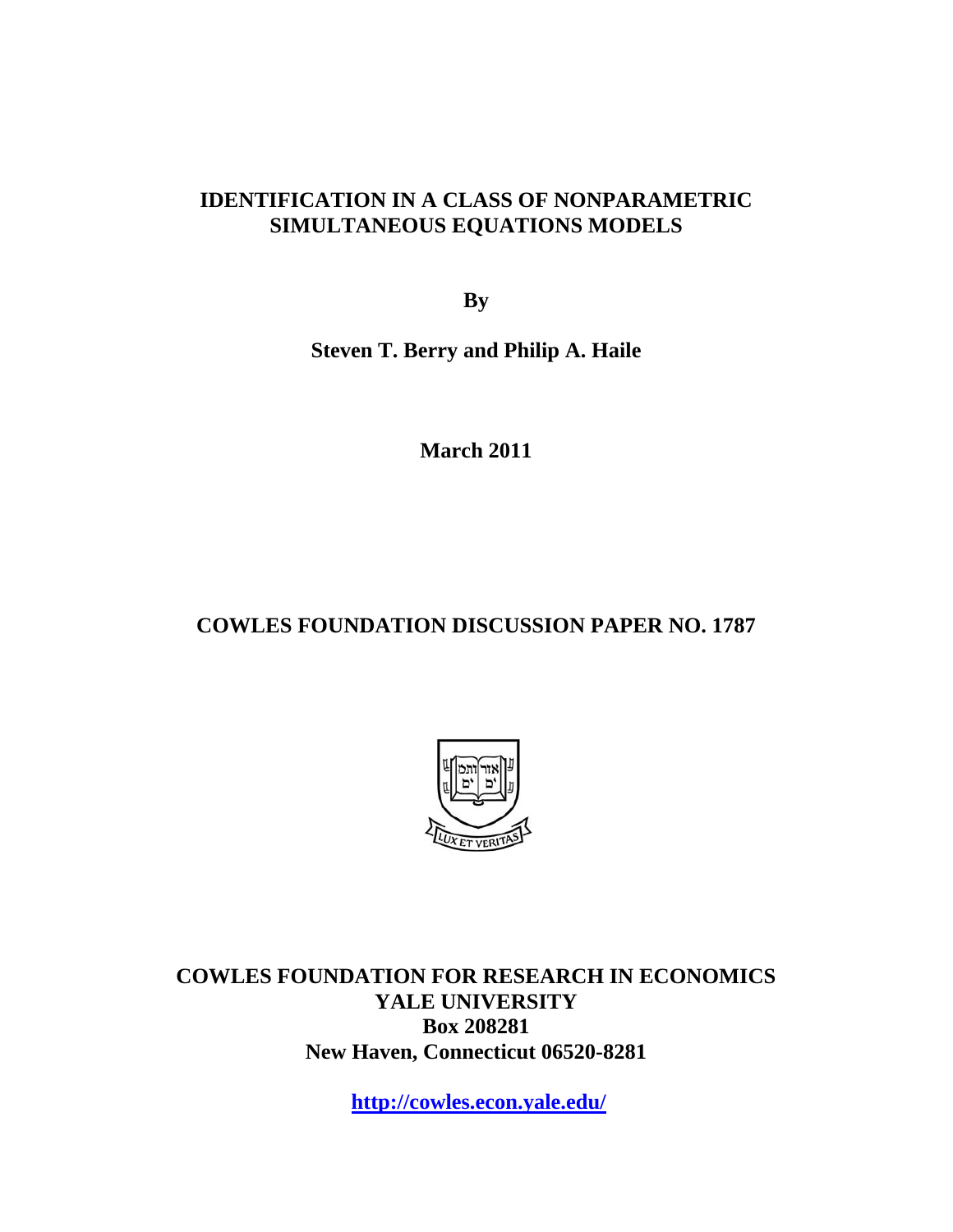# Identification in a Class of Nonparametric Simultaneous Equations Models

Steven T. Berry Yale University Department of Economics Cowles Foundation and NBER

Philip A. Haile Yale University Department of Economics Cowles Foundation and NBER

March 10, 2011

#### Abstract

We consider identification in a class of nonparametric simultaneous equations models introduced by Matzkin (2008). These models combine standard exclusion restrictions with a requirement that each structural error enter through a "residual index" function. We provide constructive proofs of identification under several sets of conditions, demonstrating tradeoffs between restrictions on the support of the instruments, shape restrictions on the joint distribution of the structural errors, and restrictions on the form of the residual index function.

\*We thank Zhentao Shi for capable research assistance and the National Science Foundation for financial support.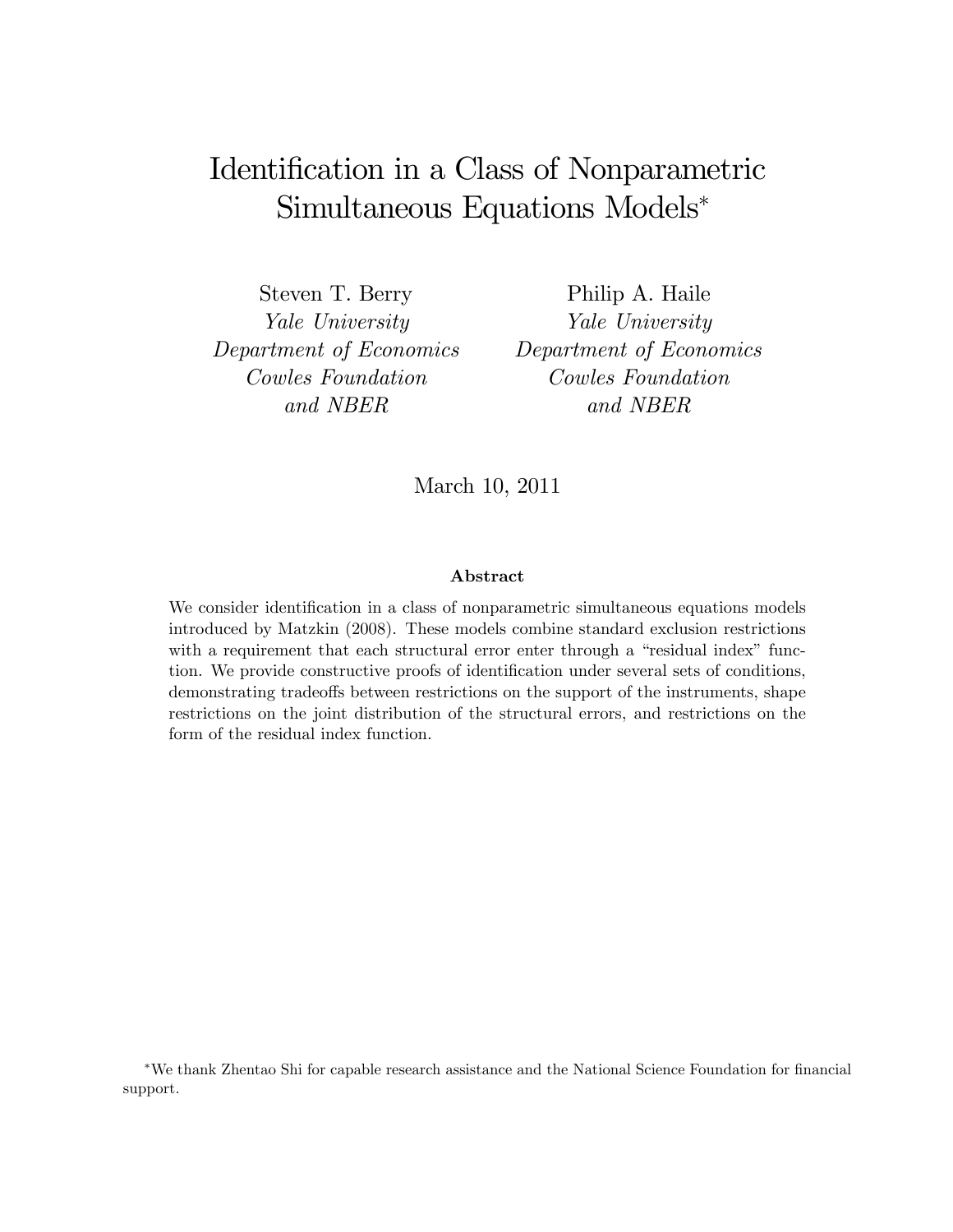## 1 Introduction

There is substantial recent interest in the identification of nonparametric economic models that feature endogenous regressors and nonseparable errors. A fully general nonparametric model can be written

$$
m_j(Y, Z, U) = 0 \t j = 1..., J \t(1)
$$

where  $Y = (Y_1, \ldots, Y_J) \in \mathbb{R}^J$  are the endogenous variables,  $U = (U_1, \ldots, U_J) \in \mathbb{R}^J$  are the structural errors, and  $Z$  is a vector of exogenous variables. Assuming  $m$  is invertible in  $U$ , this system of equations can be written in its "residual" form

$$
U_j = \rho_j(Y, Z) \quad j = 1 \dots, J. \tag{2}
$$

Unfortunately, there are no known identification results for this fully general simultaneous equations model, and most recent work has considered a triangular restriction of (1) that rules out many important economic applications.

In this paper we consider identification in a class of fully simultaneous models introduced by Matzkin (2008). These models take the form

$$
m_j(Y, Z, \delta) = 0 \quad j = 1 \dots, J.
$$

where  $\delta = (\delta_1 (Z, X_1, U_1), \ldots, \delta_J (Z, X_J, U_J))'$  and

$$
\delta_j(Z, X_j, U_j) = g_j(Z, X_j) + U_j. \tag{3}
$$

Here  $X = (X_1, \ldots, X_J) \in \mathbb{R}^J$  are observed exogenous variables specific to each equation and each  $g_j(Z, X_j)$  is assumed to be strictly increasing in  $X_j$ .

This formulation respects traditional exclusion restrictions in that  $X_j$  is excluded from equations  $k \neq j$  (e.g., a "demand shifter" enters only the demand equation). However, it restricts (1) by requiring  $X_j$  and  $U_j$  to enter through a "residual index"  $\delta_j (Z, X_j, U_j)$ . If we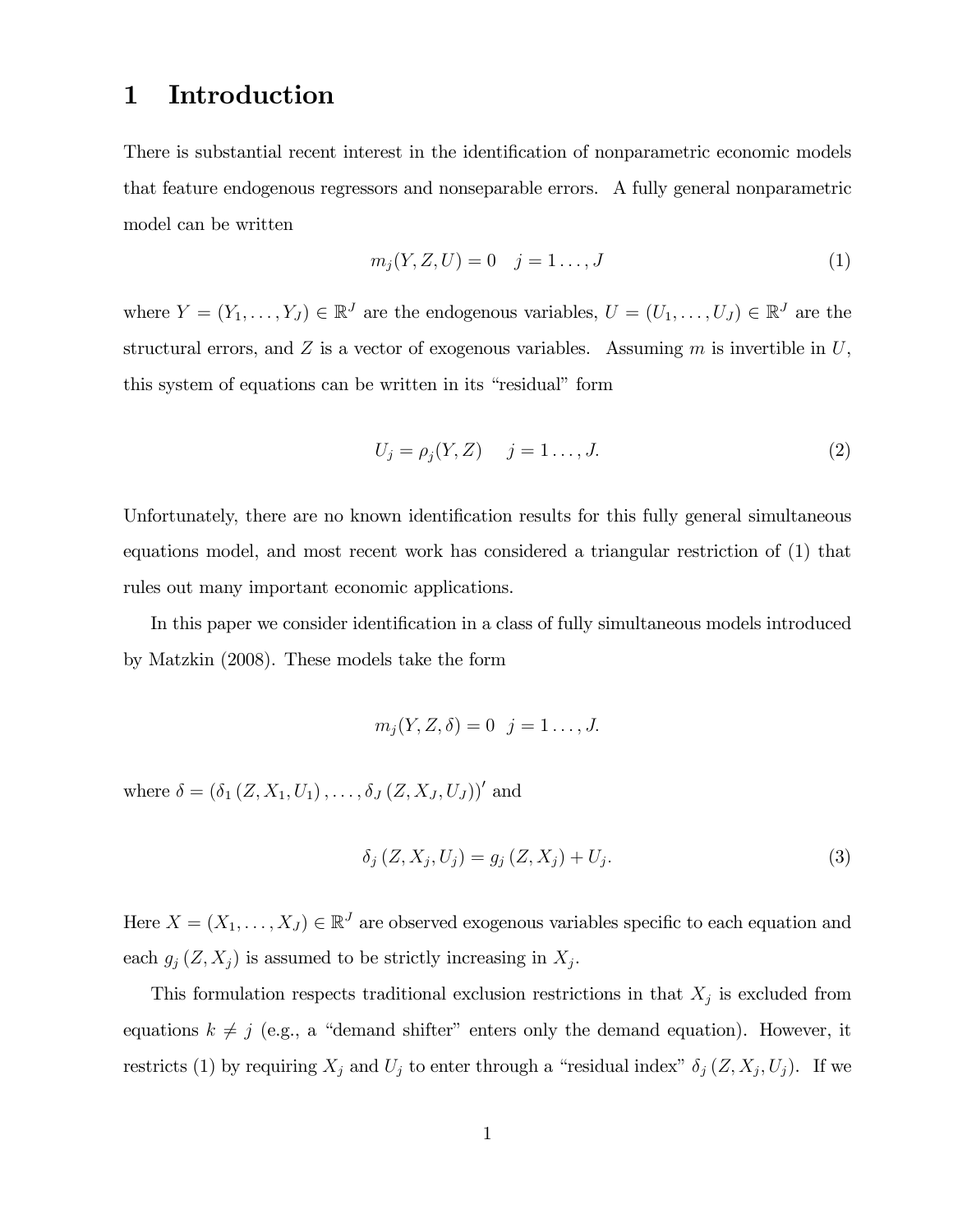again assume invertibility of m (now in  $\delta$ —see the examples below), we obtain the analog of  $(2)$ :

$$
\delta_j(Z, X_j, U_j) = r_j(Y, Z)_j
$$
  $j = 1, ..., J$ 

or, equivalently,

$$
r_j(Y, Z) = g_j(Z, X_j) + U_j \qquad j = 1, ..., J
$$
\n(4)

Below we provide several examples of important economic applications in which this structure can arise.

Matzkin (2008, section 4.2) considered a two-equation model of the form (4) and showed that it is identified when X has full support and the joint density of U satisfies certain shape restrictions.<sup>1</sup> Matzkin  $(2010)$ , relying on the same proof of identification, considers estimation of a restricted version of this model, where each function  $\delta_j$  is linear in  $X_j$  (with coefficient normalized to  $1$ ).<sup>2</sup> We provide a further investigation of identification in this class of models under several alternative sets of conditions.

We begin with the model and assumptions of Matzkin  $(2008)$ . We offer a constructive proof of identification and show that the model is overidentified. We then move to the main contribution of the paper, where we show that there is a trade-off between assumptions on the support of X, on the joint density of U, and on the functions  $g_j(Z, X_j)$ .<sup>3</sup> We first show that Matzkin's (2008, 2010) large support assumption can be dropped if one modifies the density restriction. Here we provide two results. The first (Theorem 2) leaves each  $g_i(Z, X_j)$ fully nonparametric and requires only arbitrarily little variation in the "instruments"  $X$ . However, like Matzkin's results, it requires a global restriction on the density of  $U$ . The second result (Theorem 3) imposes the linear residual index structure of Matzkin (2010) but allows trade-offs between the strength of the density restrictions and the variation in the

<sup>1</sup>Precise statements of these restrictions and other technical conditions are given below.

<sup>&</sup>lt;sup>2</sup>In Matzkin (2010) the index structure and restriction  $g_j(X_j) = X_j$  follow from Assumption 3.2 (see also equation T.3.1).

 $3$ To our knowledge these results are all new with exception of Theorem 4, which was first shown by Berry and Haile (2010) for a system of simultaneous equations obtained from a model of differentiated products supply and demand.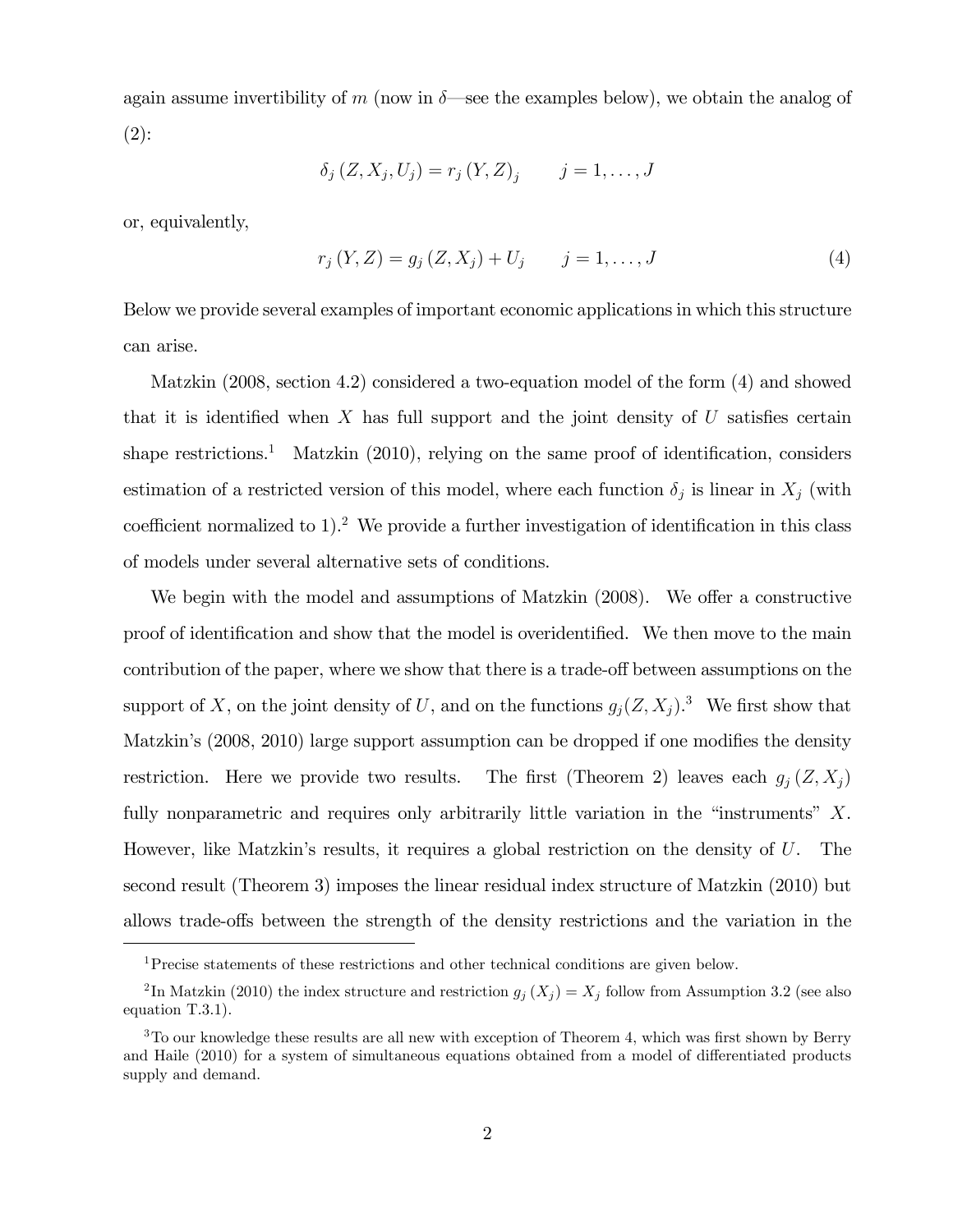instruments. We then show (Theorem 4) that one can take this trade-off to the opposite extreme: under the linear index structure, by retaining the large support assumption, all restrictions on the joint density can be dropped. Finally, we explore an alternative rank condition for which we lack sufficient conditions on primitives, but which could in principle be checked in applications.

All our proofs are constructive; i.e., they provide a mapping from the observables to the functions that characterize the model. Constructive proofs can make clear how observable variation reveals the economic primitives of interest. They may also suggest possible estimation approaches, although that is a topic we leave for future work.

Prior Results for Nonparametric Simultaneous Equations Brown (1983), Roehrig (1988), Brown and Matzkin (1998), and Brown and Wegkamp (2002) have previously considered identification of simultaneous equations models, assuming one structural error per equation and focusing on cases where the structural model (1) can be inverted to solve for the "residual equation" (2). A claim made in Brown (1983) and relied upon by the others implied that traditional exclusion restrictions would identify the model when  $U$  is independent of Z. Unfortunately, this claim is incorrect, as shown by Benkard and Berry (2006).

For models of the form  $(2)$  with U independent of Z, Matzkin  $(2008)$  provided a new characterization of observational equivalence and showed how this characterization could be used to prove identification in several examples. These included a linear simultaneous equations model, a single equation model, and a triangular (recursive) model. Matzkin  $(2008)$  provided one example of a nonparametric fully simultaneous model—a "supply and demand" example that takes the form of (4) with  $J = 2$ .

Relation to Transformation Models The model (4) considered here can be interpreted as a generalization of the transformation model to a system of simultaneous equations. The usual (single-equation) semiparametric transformation model (e.g., Horowitz (1996)) takes the form

$$
t(Y_j) = Z_j \beta + U_j \tag{5}
$$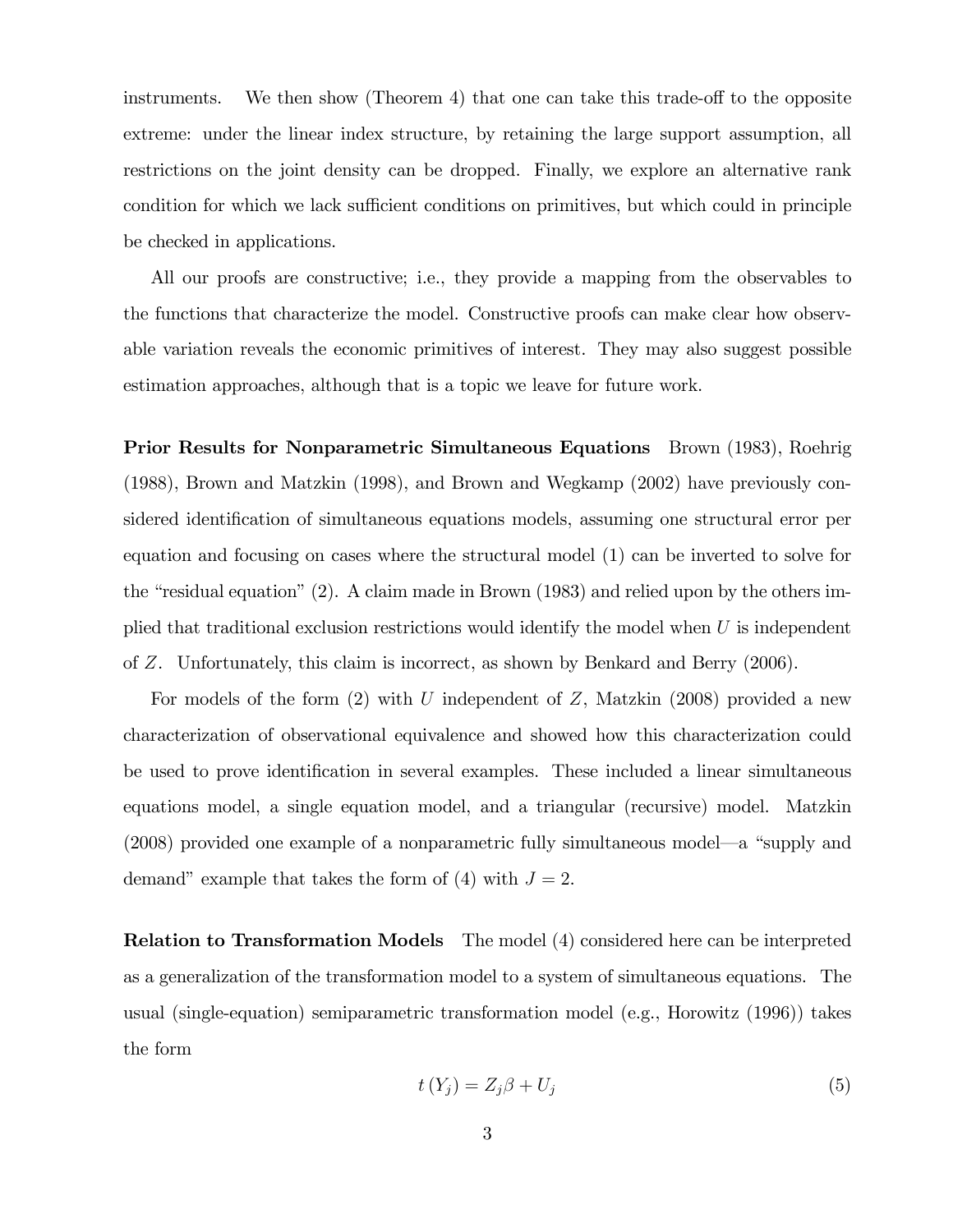where  $Y_i \in \mathbb{R}, U_i \in \mathbb{R}$ , and the unknown transformation function t is strictly increasing. In addition to replacing  $Z_j \beta$  with  $g_j(Z, X_j)$ ,<sup>4</sup> (4) generalizes (5) by (a) allowing a vector of outcomes Y to enter the unknown transformation function, (b) dropping the requirement of a monotonic transformation function, and (c) allowing most exogenous variables (all besides X) to enter the fully nonparametric transformation functions  $r_j$ .

Relation to Triangular Models Much recent work has focused on models with a triangular (recursive) structure (see, e.g., Chesher (2003), Imbens and Newey (2009), and Torgovitsky (2010)). A two-equation version of the triangular model is

$$
Y_1 = m_1(Y_2, Z, X_1, U_1)
$$
  

$$
Y_2 = m_2(Z, X_1, X_2, U_2)
$$

with  $U_2$  a scalar monotonic error and with  $X_2$  excluded from the first equation. In a supply and demand system, for example,  $Y_1$  might be the quantity of the good, with  $Y_2$  being its price. The Örst equation would be the structural demand equation, in which case the second equation would be the reduced-form equation for price, with  $X_2$  as a supply shifter excluded from demand. However, in a supply and demand context-as in many other traditional simultaneous equations settings—the triangular structure is difficult to reconcile with economic theory. Typically both the demand errors and supply errors will enter the reduced form for price. Thus, one obtains a triangular model only in the special case that the two structural errors monotonically enter the reduced form for price through a single index.

The triangular framework therefore requires that at least one of the reduced-form equations feature a monotone index of the all original structural errors. This is an index assumption that is simply different from the index restriction of the model we consider. Our structure arises naturally from a fully simultaneous structural model with a nonseparable

<sup>4</sup>A recent paper by Chiappori and Komunjer (2009) considers a nonparametric version of the singleequation transformation model. See also the related paper by Berry and Haile (2009).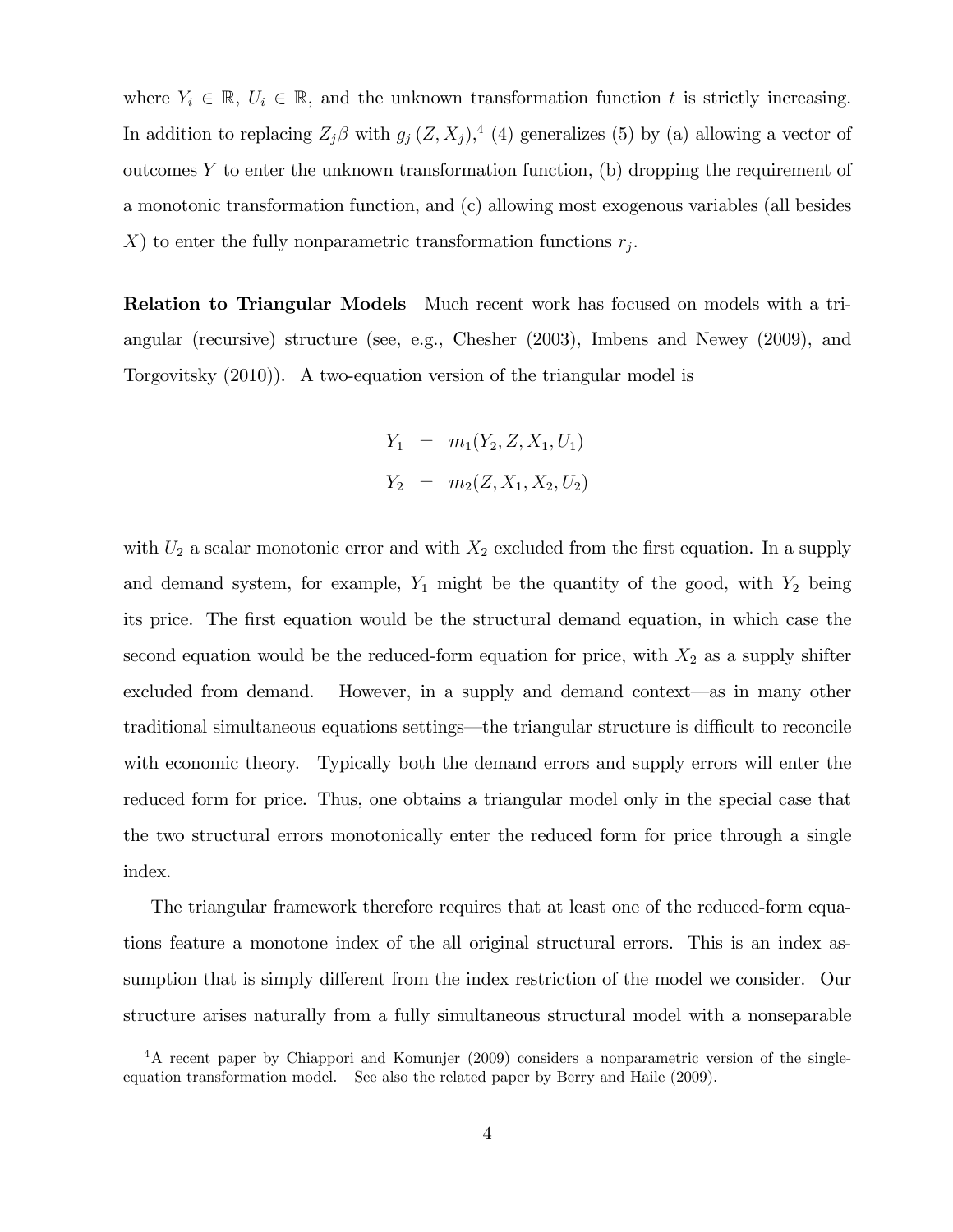residual index; the triangular model will be generated by other kinds of restrictions on the functional form of simultaneous equations models. Examples of simultaneous models that do reduce to a triangular system can be found in Benkard and Berry (2006), Blundell and Matzkin (2010) and Torgovitsky (2010). Blundell and Matzkin (2010) have recently provided a necessary and sufficient condition for the simultaneous model to reduce to the triangular model, pointing out that this condition is quite restrictive.

Outline We begin with some motivating examples in section 2. Section 3 then completes the setup of the model. Our main results are presented in sections 4 through 6, followed by our exploration of a rank condition in section 7.

### 2 Examples

Example 1. Consider a nonparametric version of the classical simultaneous equations model, where the structural equations are given by

$$
Y_j = \Gamma_j (Y_{-j}, Z, X_j, U_j) \quad j = 1, ..., J.
$$

Examples include classical supply and demand models or models of peer effects. We impose the residual index structure by requiring

$$
\Gamma_j(Y_{-j}, Z, X_j, U_j) = \gamma_j(Y_{-j}, Z, \delta_j(Z, X_j, U_j)) \quad \forall j
$$

where  $\delta_j(Z, X_j, U_j) = g_j(Z, X_j) + U_j$ . This model features nonseparable structural errors but requires them to enter the nonparametric function  $\Gamma_j$  through the index  $\delta_j (Z, X_j, U_j)$ . If each function  $\gamma_j$  is invertible (e.g., strictly increasing) in  $\delta_j(Z, X_j, U_j)$  then one obtains (4) from the inverted structural equations by letting  $r_j = \gamma_j^{-1}$ . Identification of the functions  $r_j$ and  $g_j$  implies identification of  $\Gamma_j$ .

Example 2. Consider a nonparametric version of the Berry, Levinsohn, and Pakes (1995)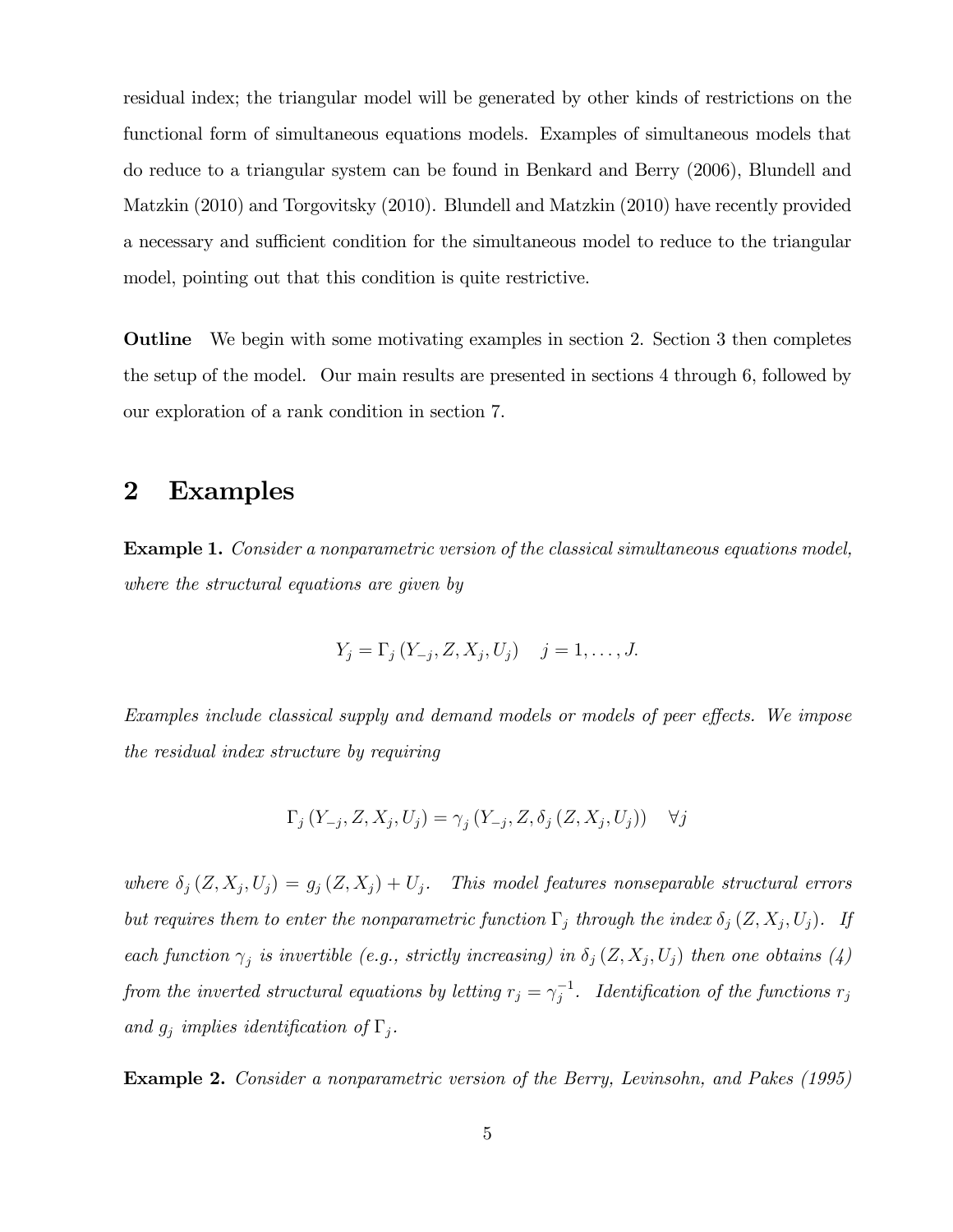model of differentiated products markets. Market shares of each product  $j$  in market  $t$  are given by

$$
S_{jt} = \sigma_j \left( P_t, g \left( X_t \right) + \xi_t \right) \tag{6}
$$

where  $g(X_t) = (g_1(X_{1t}) \cdots g_J(X_{Jt}))'$ , each  $g_j$  is strictly increasing,  $X_t \in \mathbb{R}^J$  is a vector of characteristics of products  $1, \ldots, J$  (other observables have been conditioned out),  $P_t \in \mathbb{R}^J$ are their prices, and  $\xi_t \in \mathbb{R}^J$  is a vector of unobserved characteristics associated with each product j and market t. Prices are determined through oligopoly competition, which leads to a reduced form pricing equation

$$
P_{jt} = \pi_j (X_t, \xi_t, h(Z_t) + \eta_t) \quad j = 1, ..., J
$$
\n(7)

where  $Z_t \in \mathbb{R}^J$  is a vector of observed cost shifters associated with each product (other observed cost shifters have been conditioned out), and  $\eta_t \in \mathbb{R}^J$  is a vector of unobserved cost shifters. Parallel to the demand model, h takes the form  $h(Z_t) = (h_1(Z_{1t}) \cdots h_J(Z_{Jt}))'$ , with each  $h_j$  strictly increasing. Berry and Haile (2010) show that this structure follows from a nonparametric random utility model of demand and standard oligopoly models of supply under appropriate index restrictions on preferences and costs. Unlike Example 1, here the structural equations specify each endogenous variable  $(S_{jt}$  or  $P_{jt}$ ) as a function of multiple structural errors. Nonetheless, Berry, Gandhi, and Haile (2011) and Berry and Haile (2010) show that the system can be inverted, yielding a  $2J \times 2J$  system of equations

$$
g_j(X_{jt}) + \xi_{jt} = \sigma_j^{-1}(S_t, P_t)
$$
  

$$
h_j(Z_{jt}) + \eta_{jt} = \pi_j^{-1}(S_t, P_t)
$$

where  $S_t = (S_{1t}, \ldots, S_{Jt}), P_t = (P_{1t}, \ldots, P_{Jt}).$  This system takes the form of (4). Berry and Haile (2010) show that identification of the functions  $\sigma_j^{-1}$  and  $\pi_j^{-1}$  for all j allows  $i$ dentification of demand, marginal costs, and the mode of imperfect competition among firms.

**Example 3.** Consider identification of a production function in the presence of unobserved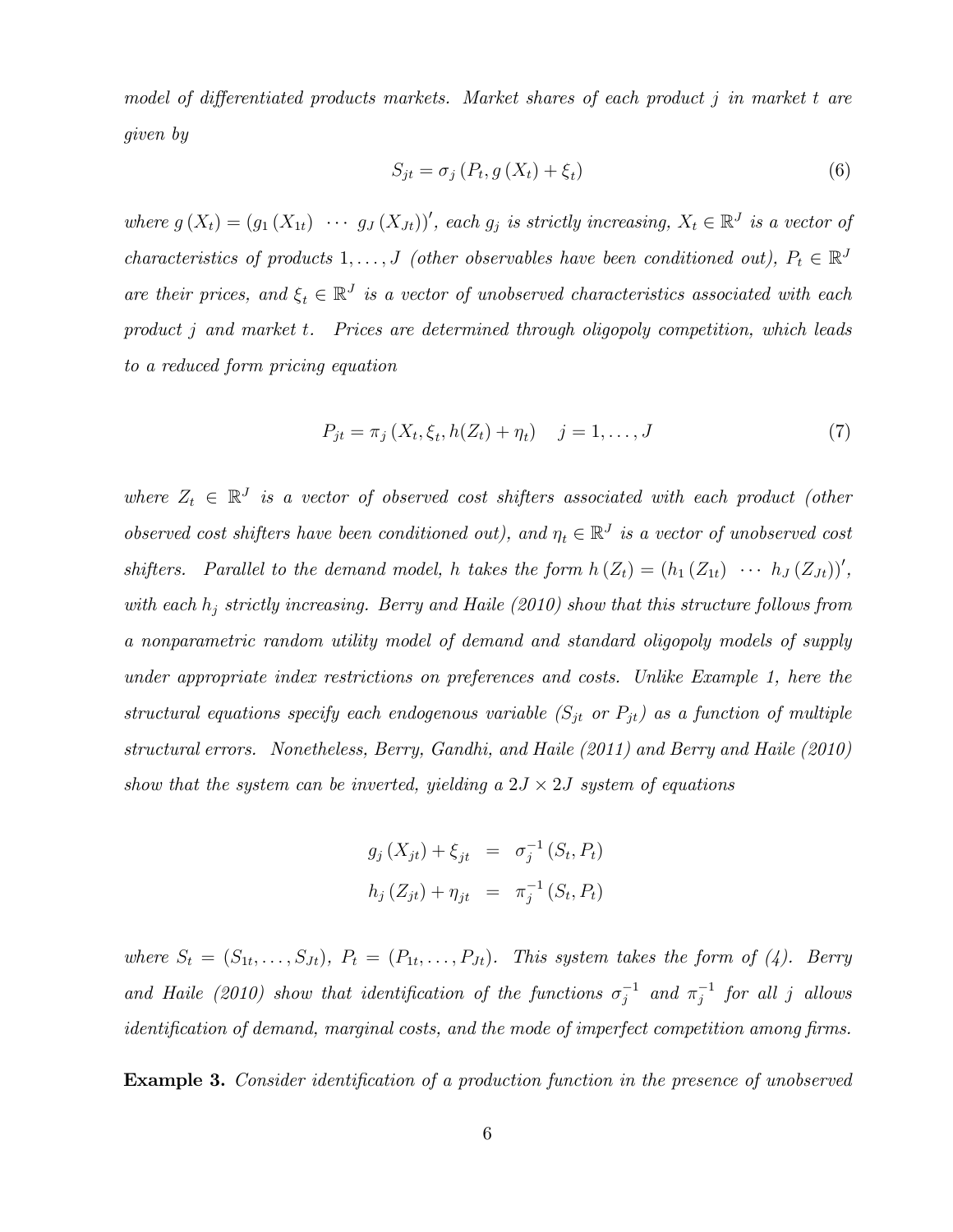shocks to the marginal product of each input. Output is given by  $Q = F(Y, U)$ , where Y is a vector of inputs and U is a vector of unobserved productivity shocks. Let P and W denote the (exogenous) prices of the output and inputs, respectively. The observables are  $(Q, P, W, Y)$ . With this structure, input demand is determined by a system of first-order conditions

$$
p\frac{\partial F\left(y, u\right)}{\partial y_{j}} = w_{j} \quad j = 1, \dots, J \tag{8}
$$

whose solution can be written

$$
y_j = \eta_j(p, w, u) \quad j = 1, \dots, J.
$$

Here the reduced form for each  $Y_j$  depends on the entire vector of shocks U. We impose the index structure by assuming that each structural error  $U_j$  enters as a multiplicative shock to the marginal product of the associated input, i.e.,

$$
\frac{\partial F\left(y, u\right)}{\partial y_j} = f_j\left(y\right) u_j
$$

for some function  $f_j$ . The first-order conditions (8) then take the form (after taking logs)

$$
\ln(f_j(y)) = \ln\left(\frac{p}{w_j}\right) + \ln(u_j) \quad j = 1, \dots, J.
$$

which have the form of our model  $(4)$ . The results below will imply identification of the functions  $f_j$  and, therefore, the realizations of each  $U_j$ . Since  $Q$  is observed, this implies *identification of the production function*  $F$ .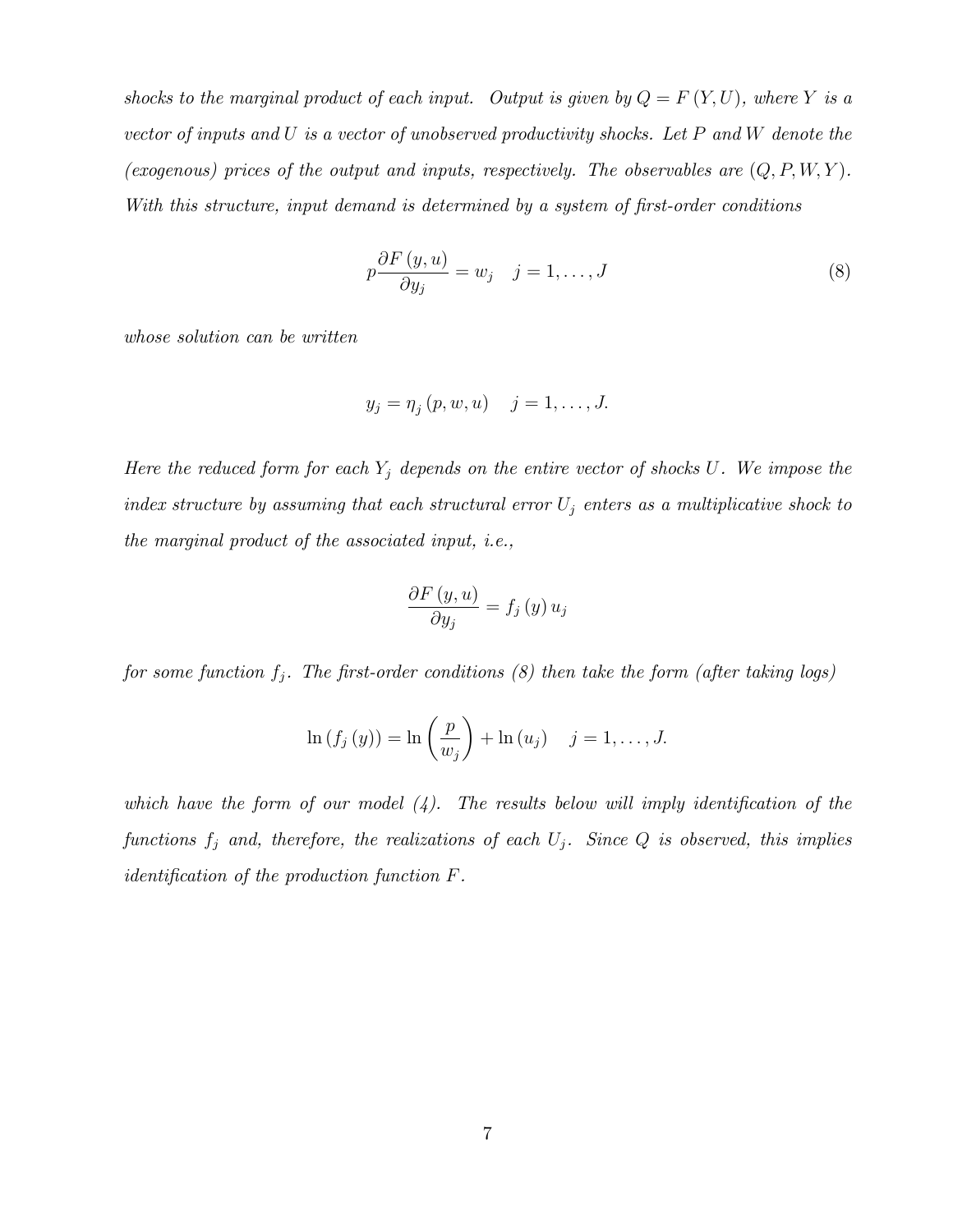### 3 Model

#### 3.1 Setup

The observables are  $(Y, X, Z)$ . The exogenous observables Z, while important in applications, add no complications to the analysis of identification. Thus, from now on we drop  $Z$  from the notation. All assumptions and results should be interpreted to hold conditional on a given value of Z.

Stacking the equations in (4), we then consider the model

$$
r(Y) = g(X) + U \tag{9}
$$

where  $g = (g_1, \ldots, g_J)'$  and each  $g_j$  is a strictly increasing continuously differentiable function of  $X_j$ . We let  $\mathcal{X} = \text{int}(\text{supp}(X))$  and require  $\mathcal{X} \neq \emptyset$ . We let  $\mathcal{Y} = \text{int}(\text{supp}(Y))$ . We assume  $r$  is twice continuously differentiable and one-to-one. The latent random variables  $U$ are independent of  $X$  and have a continuously differentiable joint density  $f_U$  with support  $\mathbb{R}^{J}$ . Finally, we assume that the determinant  $|J(y)|$  of the Jacobian matrix

$$
J(y) = \begin{bmatrix} \frac{\partial r_1(y)}{\partial y_1} & \cdots & \frac{\partial r_1(y)}{\partial y_J} \\ \vdots & \ddots & \vdots \\ \frac{\partial r_J(y)}{\partial y_1} & \cdots & \frac{\partial r_J(y)}{\partial y_J} \end{bmatrix}
$$

is nonzero for all  $y \in \mathcal{Y}$ .

Some useful implications of these assumptions are summarized in the following lemma.

**Lemma 1.** (i)  $supp(X|Y) = supp(X)$ ; (ii)  $supp(Y|X) = supp(Y)$ ; (iii)  $Y$  is path-connected; (iv)  $\forall y \in cl(\mathcal{Y})$ , there is a sequence  $\tilde{y}_1, \tilde{y}_2, \ldots$  such that  $\tilde{y}_t \in \mathcal{Y}$   $\forall t$  and  $\lim_{t \to \infty} \tilde{y}_t = y$ .

*Proof.* Part (i) follows from (9) and the assumption that U independent of X with support  $\mathbb{R}^{J}$ . Because r is one-to-one, continuously differentiable, and has nonzero Jacobian determinant, it has a continuous inverse  $r^{-1}$  such that  $Y = r^{-1}(g(X) + U)$ . Since  $\text{supp}(U|X) = \mathbb{R}^J$ ,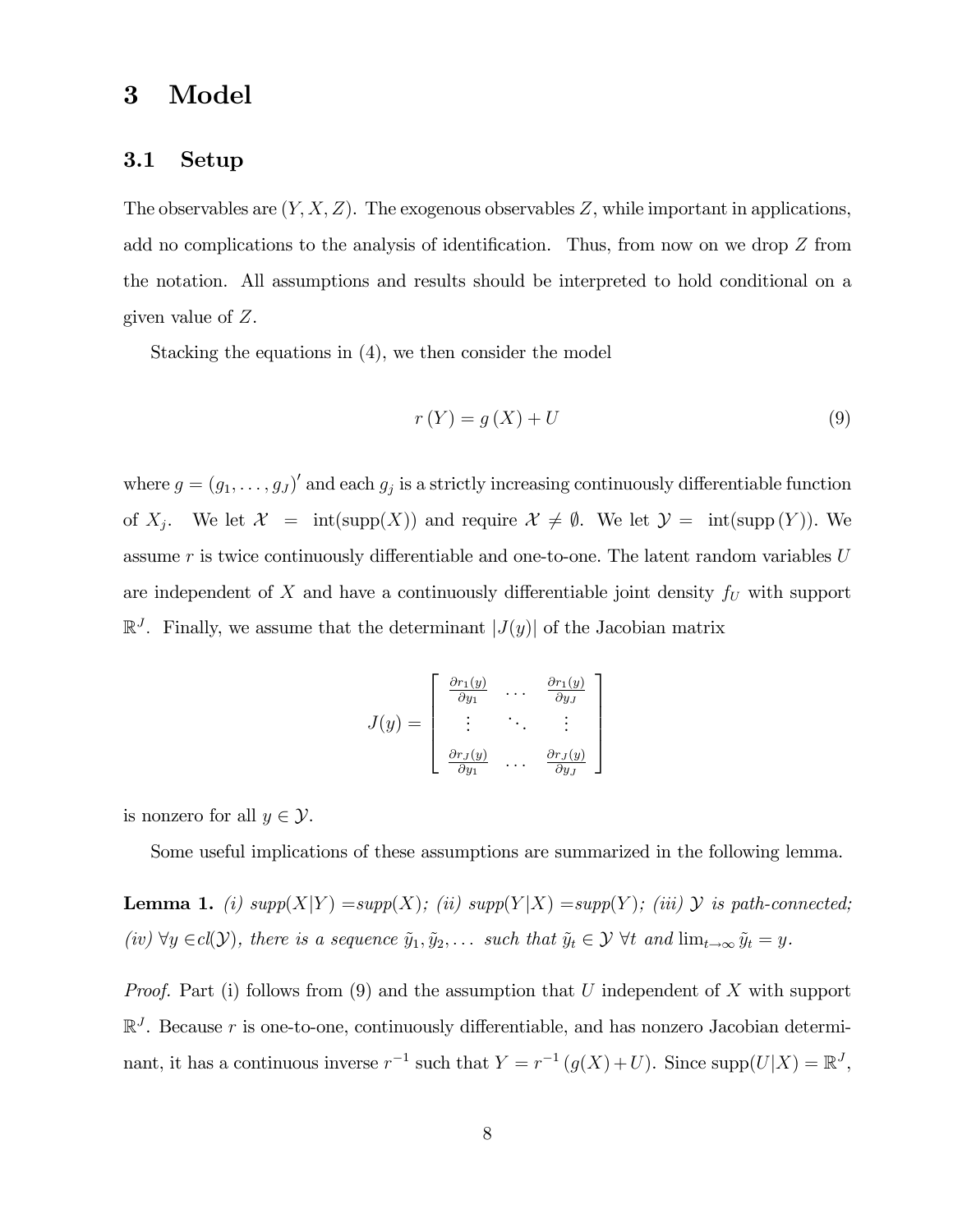part (ii) follows immediately while part (iii) follows from the fact that the image of a pathconnected set (here  $\mathbb{R}^{J}$ ) under a continuous mapping is path-connected. To show part (iv), observe that if  $y' = r^{-1}(g(x) + u')$  and  $\tilde{u}_1, \tilde{u}_2, \ldots$  is a sequence in  $\mathbb{R}^J$  converging to u', then  $r^{-1}(g(x) + \tilde{u}_t)$  converges to  $y'$ .

Part (iii) of this result will allow us to determine the function r from its gradient on  $\mathcal Y$ and a boundary condition. Part (iv) is useful because it implies that for any continuous function  $\psi(y)$ , knowledge of  $\psi$  almost everywhere implies knowledge of  $\psi$  at all y.

#### 3.2 Normalizations

This model requires two types of normalizations. First, we must normalize the location and scale of the unobservables  $U_j$ . To do this, we use (9), take an arbitrary  $x^0 \in \mathcal{X}$  and  $y^0 \in \mathcal{Y}$ (recalling part (i) of Lemma 1) and set

$$
r_j\left(y^0\right) - g_j\left(x_j^0\right) = 0 \quad \forall j \tag{10}
$$

$$
\frac{\partial g_j\left(x_j^0\right)}{\partial x_j} = 1 \quad \forall j. \tag{11}
$$

Second, it is clear from (9) that we must also normalize the location of one of the functions  $r_j$  or  $g_j$  for each j. We therefore set

$$
r_j\left(y^0\right) = 0 \quad \forall j. \tag{12}
$$

With (10), this implies

$$
g_j\left(x_j^0\right) = 0 \quad \forall j \tag{13}
$$

#### 3.3 Change of Variables

All of our arguments below start with the standard strategy of relating the joint density of observables to the joint distribution of the unobservables U. Let  $\phi(y, x)$  denote the (observable) conditional density of  $Y|X$  evaluated at  $y \in \mathcal{Y}$ ,  $x \in \mathcal{X}$ . This density exists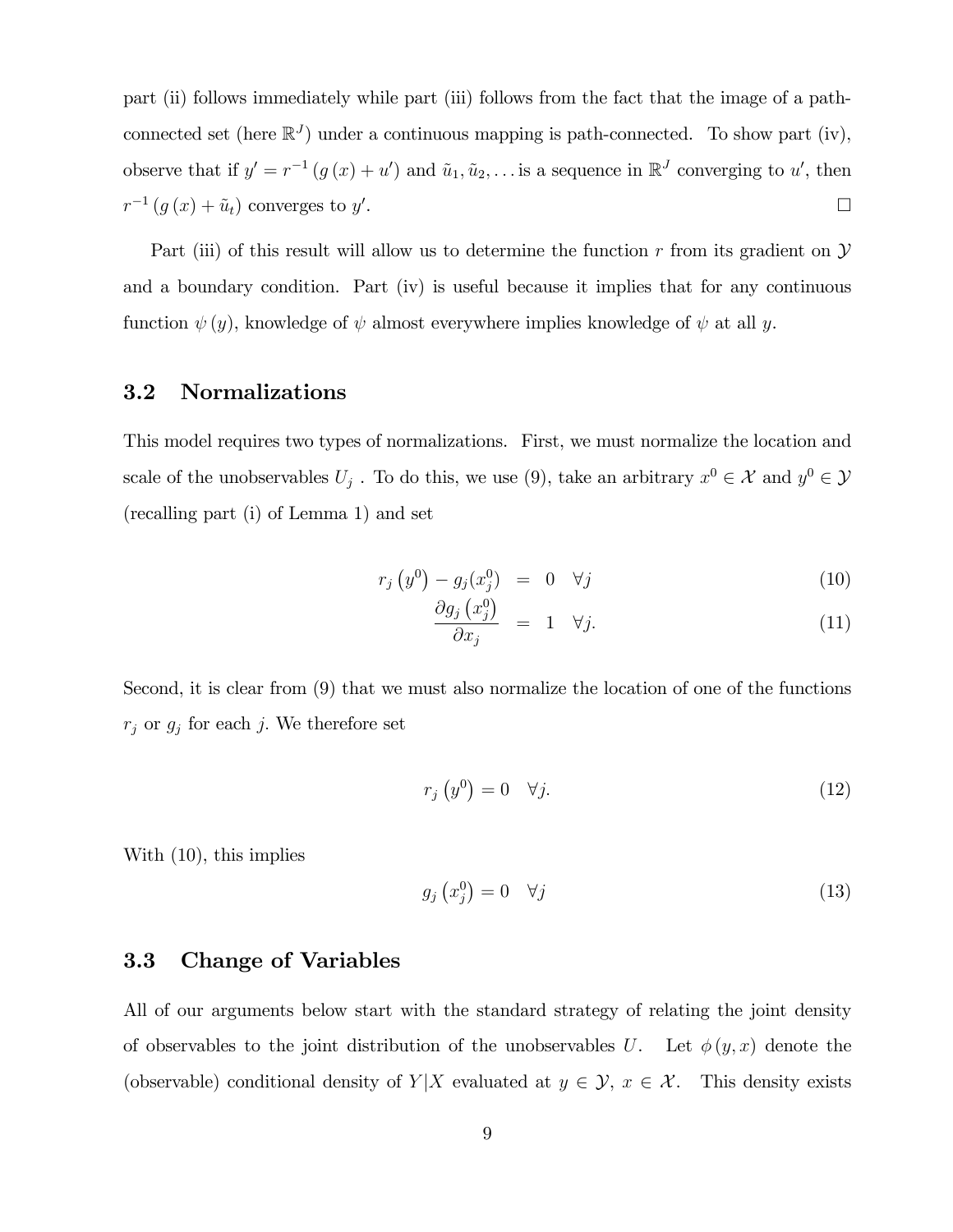under the conditions above and can be expressed as

$$
\phi(y, x) = f_U(r(y) - g(x)) |J(y)|.
$$
 (14)

We treat  $\phi(y, x)$  as known for all  $x \in \mathcal{X}, y \in \mathcal{Y}$ .

Taking logs of  $(14)$  and differentiating, we obtain

$$
\frac{\partial \ln \phi(y, x)}{\partial x_j} = -\frac{\partial \ln f_U(r(y) - g(x))}{\partial u_j} \frac{\partial g_j(x_j)}{\partial x_j}
$$
(15)

$$
\frac{\partial \ln \phi(y, x)}{\partial y_k} = \sum_j \frac{\partial \ln f_U(r(y) - g(x))}{\partial u_j} \frac{\partial r_j(y)}{\partial y_k} + \frac{\partial \ln |J(y)|}{\partial y_k}.
$$
(16)

Substituting (15) into (16) gives

$$
\frac{\partial \ln \phi(y, x)}{\partial y_k} = \sum_j -\frac{\partial \ln \phi(y, x)}{\partial x_j} \frac{\partial r_j(y)}{\partial g_j(x_j)} / \frac{\partial y_k}{\partial x_j} + \frac{\partial \ln |J(y)|}{\partial y_k}.
$$
(17)

# 4 A Constructive Proof of Matzkin's Result

We begin by providing a constructive proof of the identification result in Matzkin (2008, section 4.2), which relies on the following additional assumptions.<sup>5</sup>

**Assumption 1.** supp $(g(X)) = \mathbb{R}^{J}$ .

 $\textbf{Assumption 2.} \; \exists \bar{u} \in \mathbb{R}^{J} \; \text{s.t.} \; \frac{\partial f_{U}(\bar{u})}{\partial u_{j}} = 0 \; \forall j.$ 

**Assumption 3.** For all j and almost all  $\hat{u}_j \in \mathbb{R}$ , there exists  $\hat{u}_{-j} \in \mathbb{R}^{J-1}$  such that for  $\hat{u} = \left(\hat{u}_{j}, \hat{u}_{-j}\right), \, \frac{\partial f_{U}(\hat{u})}{\partial u_{j}}$  $\frac{f_U(\hat{u})}{\partial u_j} \neq 0$  and  $\frac{\partial f_U(\hat{u})}{\partial u_k} = 0 \ \forall k \neq j$ .

**Theorem 1.** Under Assumptions 1-3, the model  $(r, g, f_U)$  is identified.

<sup>&</sup>lt;sup>5</sup>We allow  $J > 2$  although this does not change the argument, as observed by Matzkin (2010). Our Assumption 3 is weaker than its analog in Matzkin (2008), which uses the quantifier "for all  $\hat{u}_i$ " instead of "for almost all  $\hat{u}_j$ ." We interpret the weaker version as implicit in Matzkin (2008). The stronger version would rule out many standard densities; for example, with a standard gaussian distribution,  $\frac{\partial f_u(\hat{u})}{\partial u_j} = 0$  for all  $\hat{u}_{-j}$  when  $\hat{u}_j = 0$ .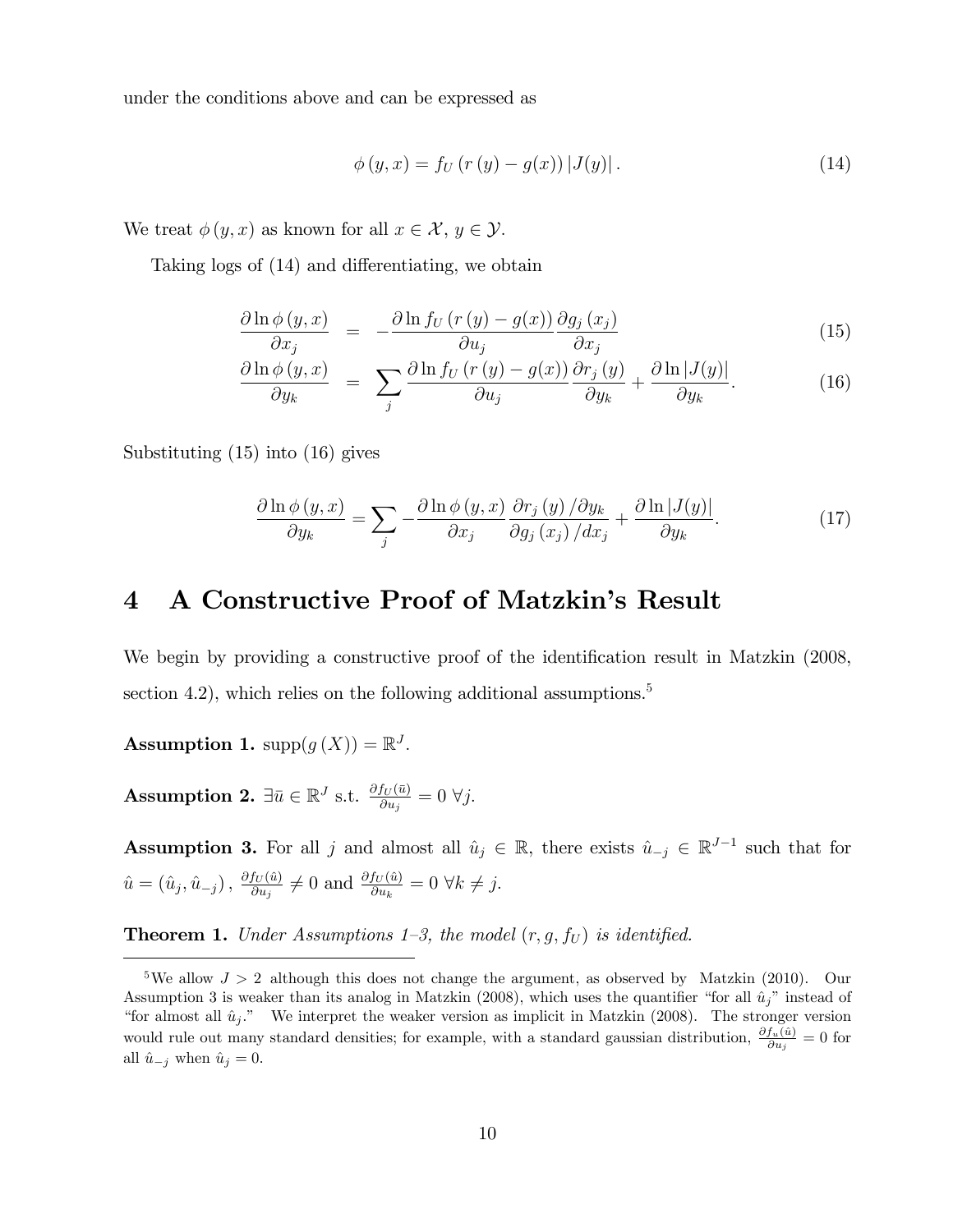*Proof.* For every  $y \in \mathcal{Y}$ , Assumptions 1 and 2 imply that there exists  $\bar{x}(y)$  such that

$$
\frac{\partial f_{U}\left(r\left(y\right)-g\left(\bar{x}\left(y\right)\right)\right)}{\partial u_{j}}=0 \quad \forall j.
$$

With (15), the maintained hypothesis  $\frac{\partial g_j(x_j)}{\partial x_j} > 0$  implies

$$
\frac{\partial f_U(r(y) - g(x))}{\partial u_j} = 0 \quad \text{iff} \quad \frac{\partial \ln \phi(y, x)}{\partial x_j} = 0 \tag{18}
$$

so  $\bar{x}(y)$  may be treated as known. Further, by (16),

$$
\frac{\partial \ln \phi(y, \bar{x}(y))}{\partial y_k} = \frac{\partial \ln |J(y)|}{\partial y_k}
$$

so we can rewrite (17) as

$$
\frac{\partial \ln \phi(y, x)}{\partial y_k} - \frac{\partial \ln \phi(y, \bar{x}(y))}{\partial y_k} = \sum_j -\frac{\partial \ln \phi(y, x)}{\partial x_j} \frac{\partial r_j(y)}{\partial g_j(x_j) / \partial x_j}.
$$
(19)

Take an arbitrary  $(j, x_j)$  and observe that with (18) and U  $\perp \perp X$ , Assumptions 1 and 3 imply that for almost all y there exists  $\hat{x}^j(y, x_j) \in \mathbb{R}^J$  such that  $\hat{x}^j_j$  $j_{j}(y, x_{j}) = x_{j}$  and

$$
\frac{\partial \phi(y, \hat{x}^j(y, x_j))}{\partial x_j} \neq 0 \tag{20}
$$

$$
\frac{\partial \phi(y, \hat{x}^j(y, x_j))}{\partial x_k} = 0 \quad \forall k \neq j. \tag{21}
$$

Since the derivatives  $\frac{\partial \phi(y,x)}{\partial x_\ell}$  are observed, the points  $\hat{x}^j(y, x_j)$  can be treated as known. Taking  $x_j = x_j^0$ , (11), (19) and (21) yield

$$
\frac{\partial \ln \phi \left(y, \hat{x}^{j} \left(y, x_{j}^{0}\right)\right)}{\partial y_{k}} - \frac{\partial \ln \phi \left(y, \bar{x} \left(y\right)\right)}{\partial y_{k}} = -\frac{\partial \ln \phi \left(y, \hat{x}^{j} \left(y, x_{j}^{0}\right)\right)}{\partial x_{j}} \frac{\partial r_{j} \left(y\right)}{\partial y_{k}} \quad k = 1, \ldots, J.
$$

By (20) and continuity of  $\frac{\partial r_j(y)}{\partial y_k}$ , these equations identify  $\frac{\partial r_j(y)}{\partial y_k}$  for all j, k, and  $y \in \mathcal{Y}$ . Now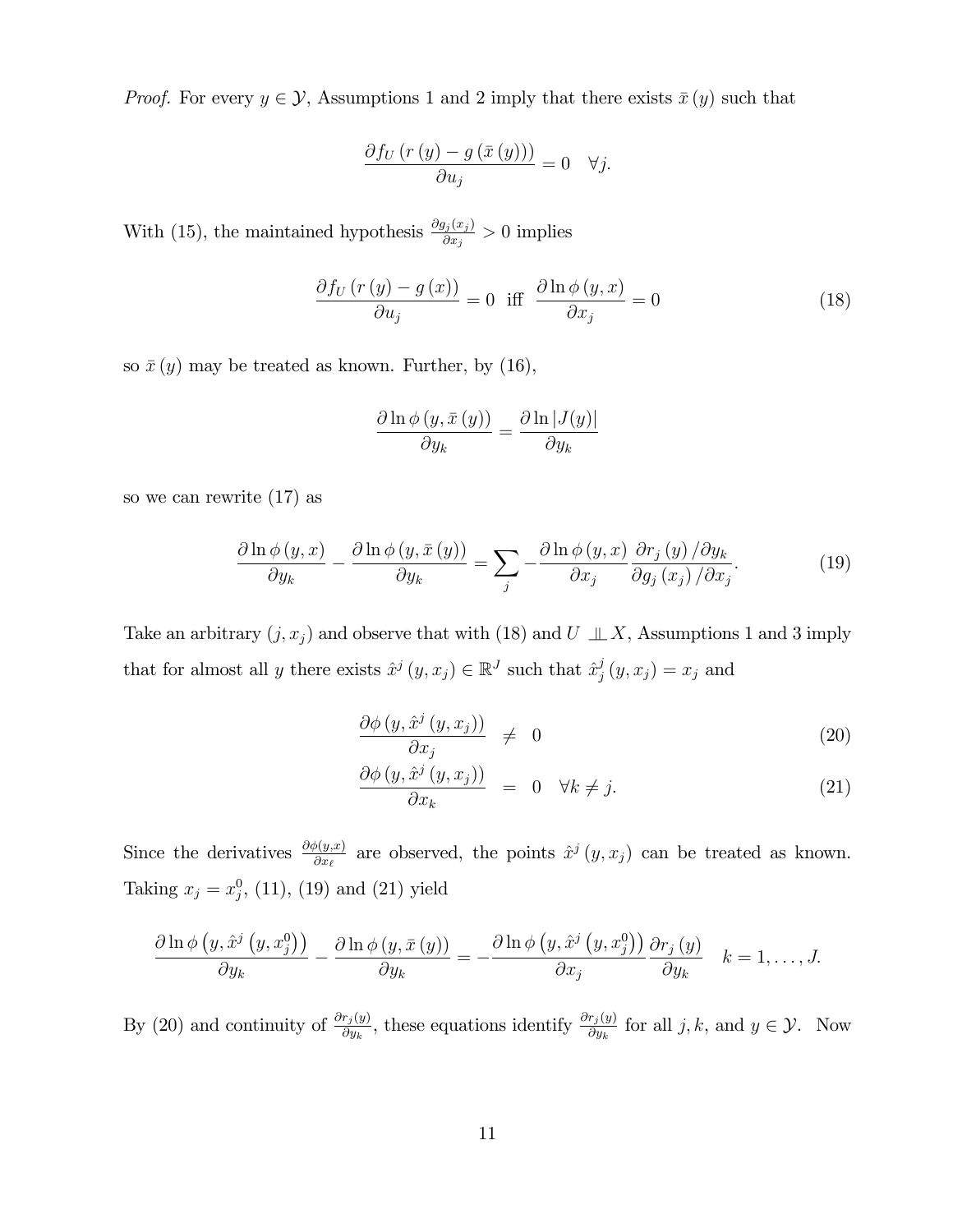fix Y at an arbitrary value  $\tilde{y}$ . For any j and  $x_j \neq x_j^0$ , (19) and (21) yield

$$
\frac{\partial \ln \phi\left(\tilde{y}, \hat{x}^{j}\left(\tilde{y}, x_{j}\right)\right)}{\partial y_{k}} - \frac{\partial \ln \phi\left(\tilde{y}, \bar{x}\left(\tilde{y}\right)\right)}{\partial y_{k}} = -\frac{\partial \ln \phi\left(\tilde{y}, \hat{x}^{j}\left(y, x_{j}\right)\right)}{\partial x_{j}} \frac{\partial r_{j}\left(\tilde{y}\right) / \partial y_{k}}{\partial g_{j}\left(x_{j}\right) / dx_{j}} \quad k = 1, \dots, J. \tag{22}
$$

By (20), (22) uniquely determines  $\partial g_j(x_j) / dx_j$  as long as the known value  $\frac{\partial r_j(\tilde{y})}{\partial y_k}$  is nonzero for some k. This is guaranteed by the maintained assumption  $|J(y)| \neq 0$   $\forall y$ . Thus,  $\frac{\partial g_j(x)}{\partial x_j}$  is identified for all j and  $x \in \mathcal{X}$ . With the boundary conditions (12) and (13), we then obtain identification of the functions  $g_j$  and  $r_j$ . Identification of  $f_u$  then follows from (9).

The argument also makes clear that the model is overidentified, since the choice of  $\tilde{y}$ before (22) was arbitrary.

**Remark 1.** Under Assumptions  $1-3$ , the model is testable.

*Proof.* Solving (22) for  $\partial g_j(x_j)/dx_j$  at  $\tilde{y} = y'$  and at  $\tilde{y} = y''$ , we obtain the overidentifying restrictions

$$
\frac{\frac{\partial \ln \phi(y',\hat{x}^j(y',x_j))}{\partial x_j} \frac{\partial r_j(y')}{\partial y_k}}{\frac{\partial \ln \phi(y',\hat{x}^j(y',x_j))}{\partial y_k} - \frac{\partial \ln \phi(y',\bar{x}^j(y'')}{\partial y_k}} = \frac{\frac{\partial \ln \phi(y'',\hat{x}^j(y'',x_j))}{\partial x_j} \frac{\partial r_j(y'')}{\partial y_k}}{\frac{\partial \ln \phi(y'',\hat{x}^j(y'',x_j))}{\partial y_k} - \frac{\partial \ln \phi(y'',\bar{x}^j(y''))}{\partial y_k}}
$$

for all  $j, k, x_j$  and  $y'$  $; y'' \in \mathcal{Y}.$ 

## 5 Identification without Large Support

A large support assumption (Assumption 1 above) is not essential. Drop Assumptions  $1-3$ and instead assume the following.

**Assumption 4.** For all j,  $supp(X_j)$  is convex.

**Assumption 5.**  $f_U$  is twice continuously differentiable, with  $\frac{\partial^2 \ln f_U(u)}{\partial u \partial u'}$  nonsingular almost everywhere: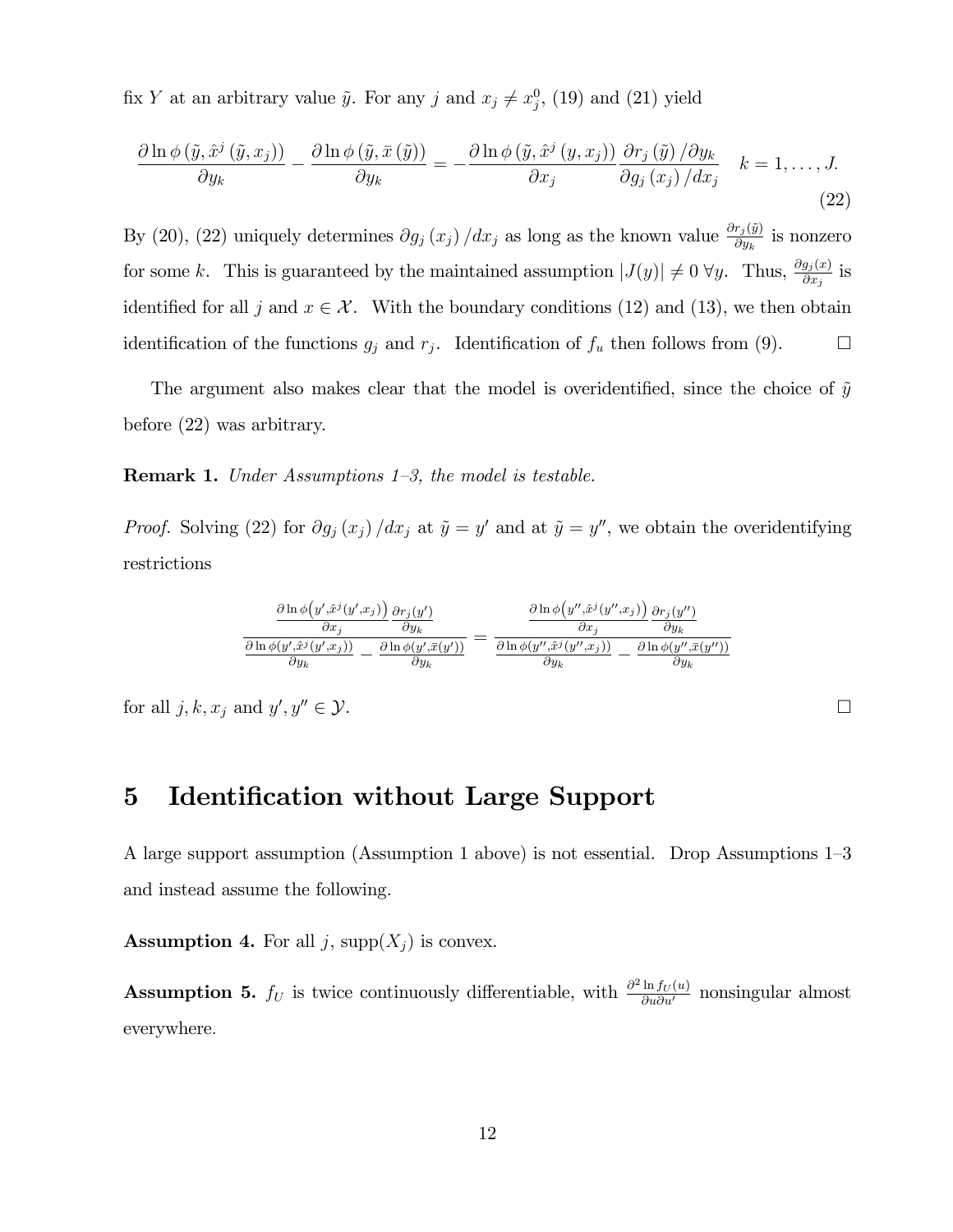Assumption 4 requires a weak notion of connected support for  $X$ , but allows this support to be arbitrarily small.<sup>6</sup> Assumption 5 is a density restriction satisfied by many standard joint probability distributions. One sufficient condition is that  $\frac{\partial^2 \ln f_U(u)}{\partial u \partial u'}$  be negative definite almost everywhere—a restriction on the class of log-concave densities (see, e.g., Bagnoli and Bergstrom (2005) and Cule, Samworth, and Stewart (2010)). Examples of densities that violate this condition are those with flat or log-linear regions.

**Theorem 2.** Under Assumptions 4 and 5, the model  $(r, g, f_U)$  is identified.

*Proof.* For any  $y \in \mathcal{Y}$ , differentiating (16) at  $x^0$  gives

$$
\frac{\partial^2 \ln \phi(y, x^0)}{\partial y_k \partial x_\ell} = \sum_j -\frac{\partial^2 \ln f_u \left( r \left( y \right) - g \left( x^0 \right) \right)}{\partial u_j \partial u_\ell} \frac{\partial r_j \left( y \right)}{\partial y_k} \quad \forall k, \ell. \tag{23}
$$

Further, differentiating (15) at  $x^0$  gives

$$
\frac{\partial^2 \ln f_u \left( r \left( y \right) - g \left( x^0 \right) \right)}{\partial u_j \partial u_\ell} = \frac{\partial^2 \ln \phi \left( y, x^0 \right)}{\partial x_j \partial x_\ell}.
$$
\n(24)

Thus, we obtain

 $A = B C$ 

where  $A = \frac{\partial^2 \ln \phi(y, x^0)}{\partial y \partial x'}$  $\frac{\ln \phi\left(y, x^0 \right)}{\partial y \partial x'} , B = - \frac{\partial^2 \ln \phi\left(y, x^0 \right)}{\partial x \partial x'}$  $\frac{d\mathcal{L}(y,x)}{dx\partial x'}$ , and  $C = J(y)$ . The matrices A and B are known and, given  $(24)$  and Assumption 5, B is invertible for almost all y. This gives identification of  $\frac{\partial r_j(y)}{\partial y_k}$  for all j, k and  $y \in \mathcal{Y}$ . To complete the proof, observe that with each  $\frac{\partial r_j(y)}{\partial y_k}$  known, evaluating (17) at  $x^0$  identifies  $\frac{\partial \ln |J(y)|}{\partial y_k}$  for all  $k, y \in \mathcal{Y}$ . So (17) can be rearranged as

$$
D = -E F
$$

<sup>&</sup>lt;sup>6</sup>If supp $(X_j)$  were instead the union of two or more convex sets, the argument below would still prove identification of r and of  $g_j$  on one of the intervals (that containing  $x_j^0$ ). Identification of  $g_j$  on each additional interval would hold up to an additional unknown location parameter. This partial identification would be sufficient to answer some types of questions.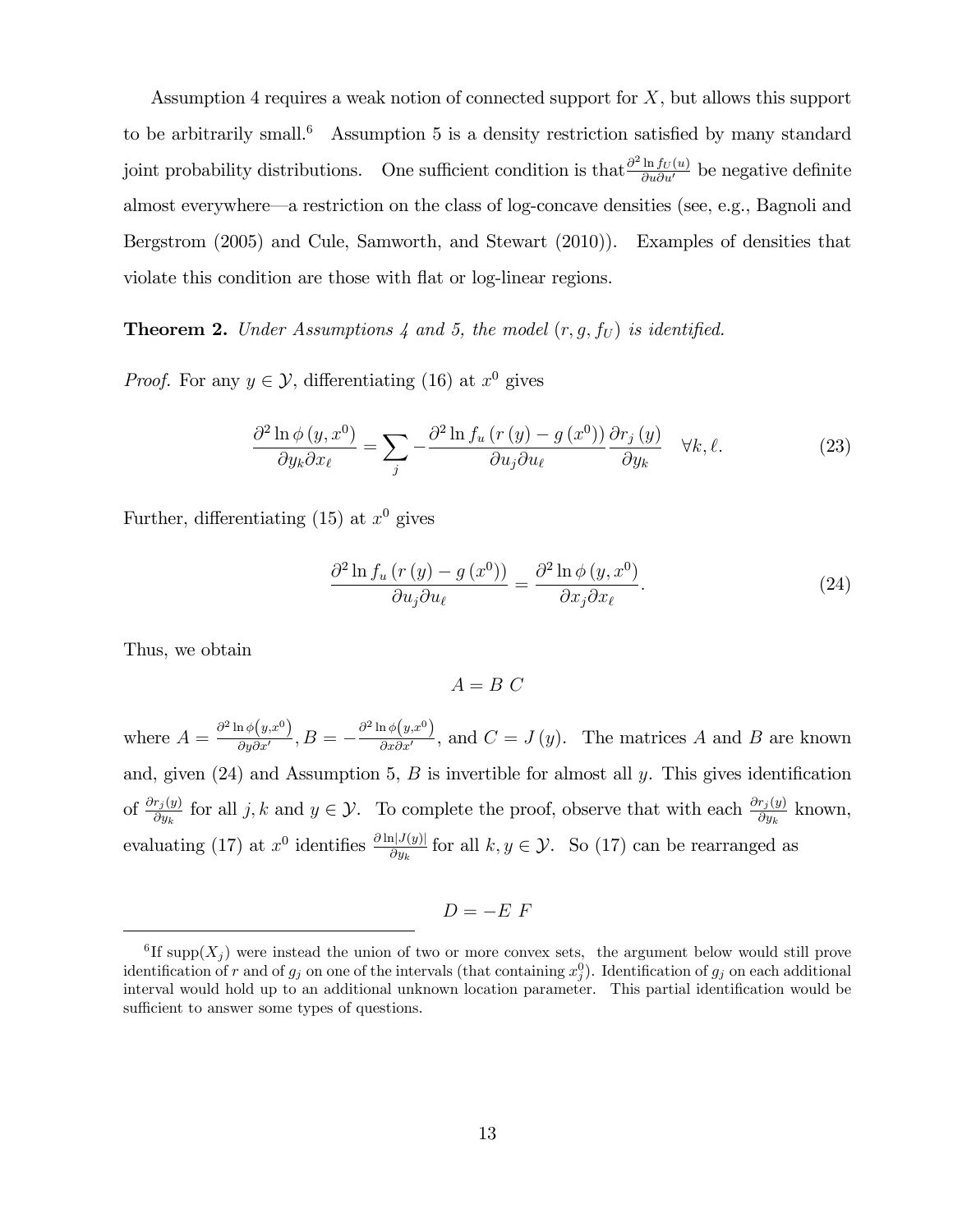where  $D = \frac{\partial}{\partial y} [\ln \phi(y, x) - \ln |J(y)|]$  and is known,  $E = J(y)'$  and is known, and

$$
F = \begin{pmatrix} \frac{\partial \ln \phi(y,x)}{\partial x_1} & \frac{1}{\partial g_1(x_1)/\partial x_1} \\ \vdots & \vdots \\ \frac{\partial \ln \phi(y,x)}{\partial x_J} & \frac{1}{\partial g_J(x_J)/\partial x_J} \end{pmatrix}
$$

:

Since  $|J(y)|$  is nonzero, each element  $\frac{\partial \ln \phi(y,x)}{\partial x_j}$ 1  $\frac{1}{\partial g_j(x_j)/\partial x_j}$  of the matrix F is uniquely determined at every  $x \in \mathcal{X}, y \in \mathcal{Y}$ . This implies that  $\frac{\partial g_j(x_j)}{\partial x_j}$  is identified for all  $x_j \in \text{supp}(X_j)$ as long as for each such  $x_j$  the (known) value of  $\frac{\partial \ln \phi(y,(x_j, x_{-j}))}{\partial x_j}$  is nonzero for some y and  $x_{-j}$ . To confirm this, take any  $x_j$  and any  $x_{-j}$  and suppose to the contrary that  $\frac{\partial \ln \phi(y,(x_j, x_{-j}))}{\partial \phi(y,(x_j, x_{-j}))}$  $\frac{\partial f_{U}(x_j,x_{-j})}{\partial x_j} = 0$  for all y. Then by (15) for some j,  $\frac{\partial \ln f_{U}(r(y)-g(x))}{\partial u_j} = 0$  for all y. This requires  $\frac{\partial}{\partial y_k}$  $\left(\frac{\partial \ln f_{U}(r(y)-g(x))}{\partial u_{j}}\right)$  $= 0$  for all  $y, k$ , i.e.,

$$
\sum_{\ell=1}^{J} \frac{\partial^2 \ln f_U(r(y) - g(x))}{\partial u_j \partial u_\ell} \frac{\partial r_\ell(y)}{\partial y_k} = 0 \quad \forall y, k.
$$

Stacking these J equations, we obtain

$$
J\left(y\right)'z=0
$$

where

$$
z = \begin{pmatrix} \frac{\partial^2 \ln f_U(r(y) - g(x))}{\partial u_j \partial u_1} \\ \vdots \\ \frac{\partial^2 \ln f_U(r(y) - g(x))}{\partial u_j \partial u_j} \end{pmatrix}.
$$

Since  $J(y)'$  is full rank, this requires  $z = 0$  for all y, which is ruled out by Assumption 5. This contradiction implies that  $\frac{\partial g_j(x_j)}{\partial x_j}$  is identified for all j,  $x_j$ . The remainder of the proof then follows that for Theorem 1, using the boundary conditions (12) and (13).  $\Box$ 

As with the assumptions of Theorem 1, Assumptions 4 and 5 lead to overidentification.

Remark 2. Under Assumptions 4 and 5, the model is testable.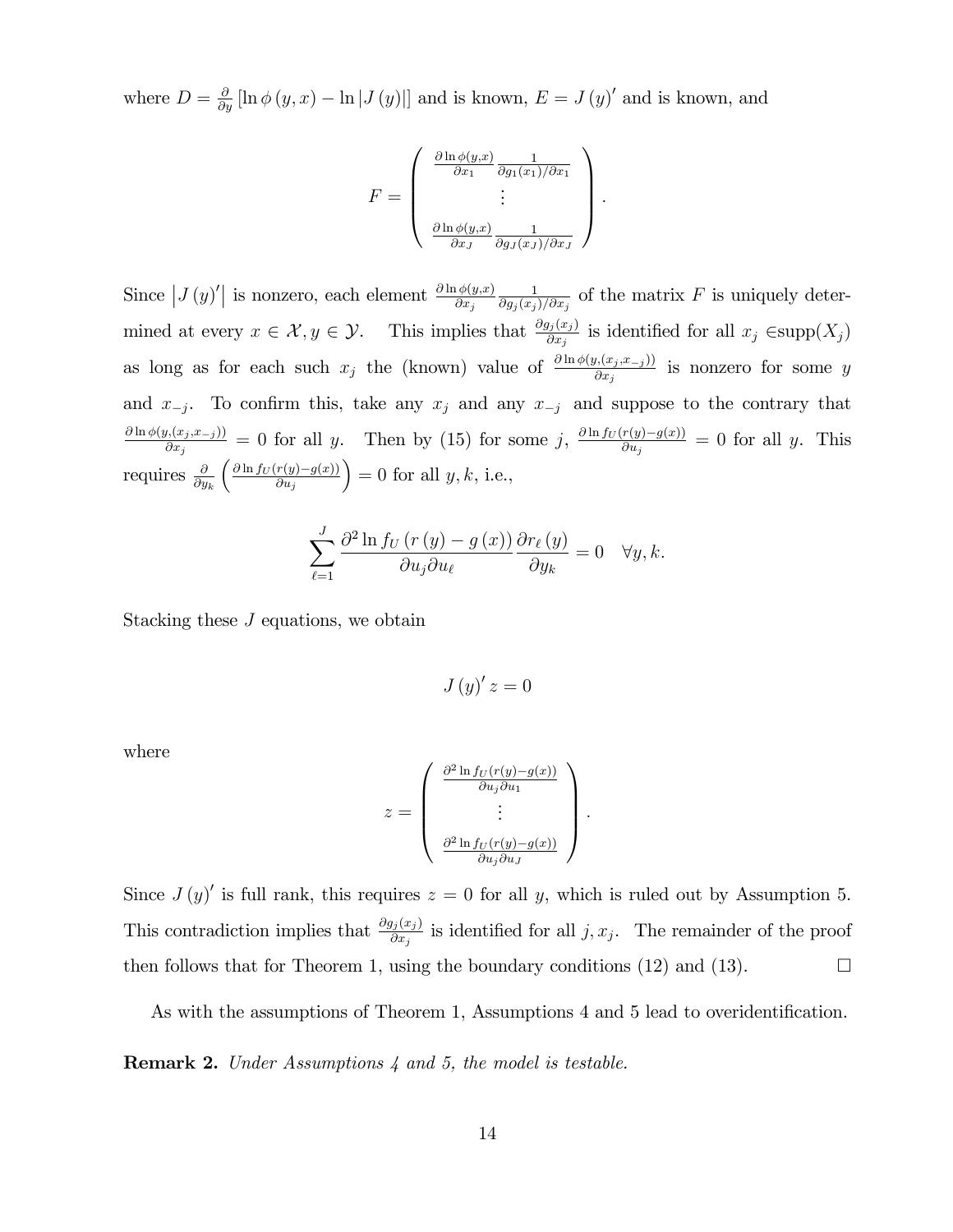*Proof.* In the final step (beginning with "To confirm...") of the proof of Theorem 2, we demonstrated that  $\frac{\partial \ln \phi(y,(x_j,x_{-j}))}{\partial x_j}$  is nonzero for some y given any  $x=(x_j,x_{-j})$ , leading to identification of  $\frac{\partial g_j(x_j)}{\partial x_j}$ . Letting  $\frac{\partial \tilde{g}_j(x_j; x_{-j})}{\partial x_j}$  be the value of  $\frac{\partial g_j(x_j)}{\partial x_j}$  implied when  $x = (x_j, x_{-j})$ , we obtain the testable restrictions

$$
\frac{\partial \tilde{g}_j(x_j; x'_{-j})}{\partial x_j} = \frac{\partial \tilde{g}_j(x_j; x''_{-j})}{\partial x_j} \quad \forall j, x_j, x'_{-j}, x''_{-j}.
$$

 $\Box$ 

We can weaken the global restriction on the density (Assumption 5) if we impose further structure on the model by assuming that each function  $g_j$  is known up to scale or, equivalently, that  $g_j(x_j) = x_j \beta_j$ .

Assumption 6.  $g_j(x_j) = x_j \beta_j \forall j, x_j$ .

**Assumption 7.** (i)  $f_U$  is twice continuously differentiable; and (ii) for almost all  $y \in \mathcal{Y}$ there exists  $x^*(y) \in \mathcal{X}$  such that the matrix  $\frac{\partial^2 \ln f_U(r(y) - g(x^*(y)))}{\partial u \partial u'}$  $\frac{f(y)-g(x'(y)))}{\partial u \partial u'}$  is nonsingular.

With Assumption 6 we are still free to make the scale normalization  $(11)$ ; thus, without further loss we set  $\beta_j = 1 \forall j$ . Thus, the restricted model we consider here is identical to that studied in Matzkin (2010). Assumption 7 weakens Assumption 5 by requiring invertibility of the matrix  $\frac{\partial^2 \ln f_U(u)}{\partial u \partial u'}$  only at one (unknown) point in supp $(U|Y = y)$ .

**Theorem 3.** Under Assumptions 6 and 7 the model  $(r, f_U)$  is identified.

*Proof.* Differentiation of (16) gives (after setting  $g_j(x_j) = x_j$ )

$$
\frac{\partial^2 \ln \phi(y, x)}{\partial y_k \partial x_\ell} = \sum_j -\frac{\partial^2 \ln f_u(r(y) - x)}{\partial u_j \partial u_\ell} \frac{\partial r_j(y)}{\partial y_k} \quad \forall y, x, k, \ell.
$$

Assumption 7 ensures that for almost all y,  $\frac{\partial^2 \ln f_U(r(y)-x)}{\partial u \partial u'}$  is invertible at a point  $x = x^*(y)$ , giving identification of  $\frac{\partial r_j(y)}{\partial y_k}$  for all  $j, k, y \in \mathcal{Y}$ . Identification of  $r(y)$  then follows as in Theorem 1, using the boundary condition (12). Identification of  $f_U$  then follows from the equations  $U_j = r_j(Y) - X_j$ . .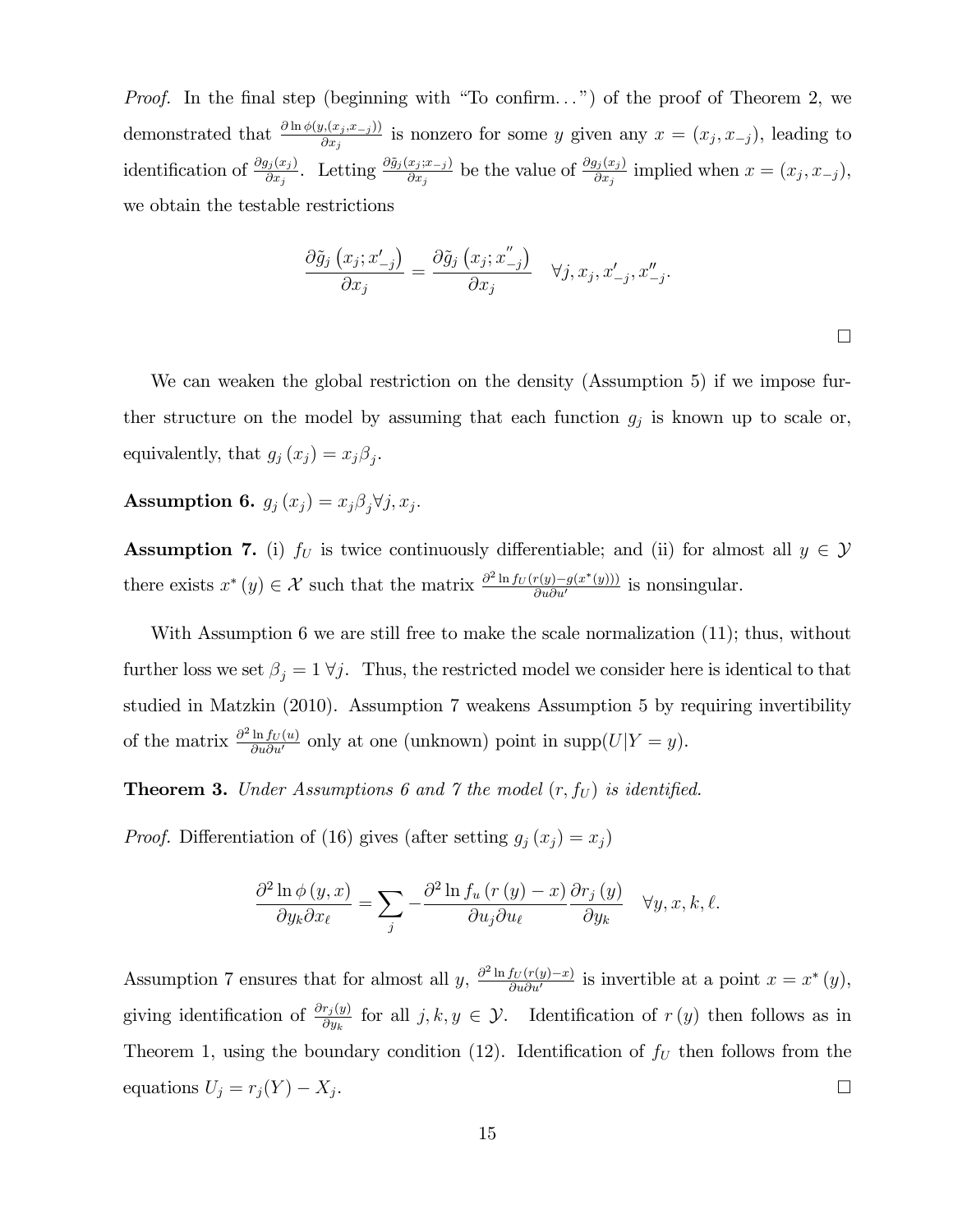This result offers a trade-off between assumptions on the support of  $X$  and restrictions on the density  $f_U$ . At one extreme, Assumption 7 holds with arbitrarily little variation in X when  $f_U$  satisfies Assumption 5. At the opposite extreme, with large support for X, Assumption 7 holds when there is a single point  $u^*$  at which  $\frac{\partial^2 \ln f_U(u^*)}{\partial u \partial u'}$  $\frac{\ln f_U(u)}{\partial u \partial u'}$  is nonsingular. Between these extremes are cases in which  $\frac{\partial^2 \ln f_U(u)}{\partial u \partial u'}$  $\frac{\ln I_U(u)}{\partial u \partial u'}$  is nonsingular in a neighborhood (or set of neighborhoods) that can be reached for any value of  $Y$  through the available variation in  $X$ .

## 6 Identification without Density Restrictions

The trade-off illustrated above can be taken to the opposite extreme. If we restrict attention to linear residual index functions by requiring  $g_j(x_j) = x_j \beta_j$ , then under the large support condition of Matzkin (2008) there is no need for any restriction on the joint density  $f_U$ . The following result was first given in Berry and Haile (2010) for a class of models of demand and supply in differentiated products oligopoly markets.

**Theorem 4.** Under Assumptions 1 and 6, the model  $(r, f_u)$  is identified.

*Proof.* Recall that we have normalized  $\beta_j = 1 \ \forall j$  without loss. Since

$$
\int_{-\infty}^{\infty} \cdots \int_{-\infty}^{\infty} f_U(r(y) - x) \ dx = 1,
$$

from (14) we obtain

$$
f_U(r(y)-x) = \frac{\phi(y,x)}{\int_{-\infty}^{\infty} \cdots \int_{-\infty}^{\infty} \phi(y,t) dt}.
$$

Thus the value of

$$
f_U\left(r\left(y\right)-x\right)
$$

is uniquely determined by the observables for all  $(y, x)$ . Since

$$
\int_{\tilde{x}_{j} \geq x_{j}, \tilde{x}_{-j}} f_{U} (r(y) - \hat{x}) d\hat{x} = F_{U_{j}} (r_{j}(y) - x_{j})
$$
\n(25)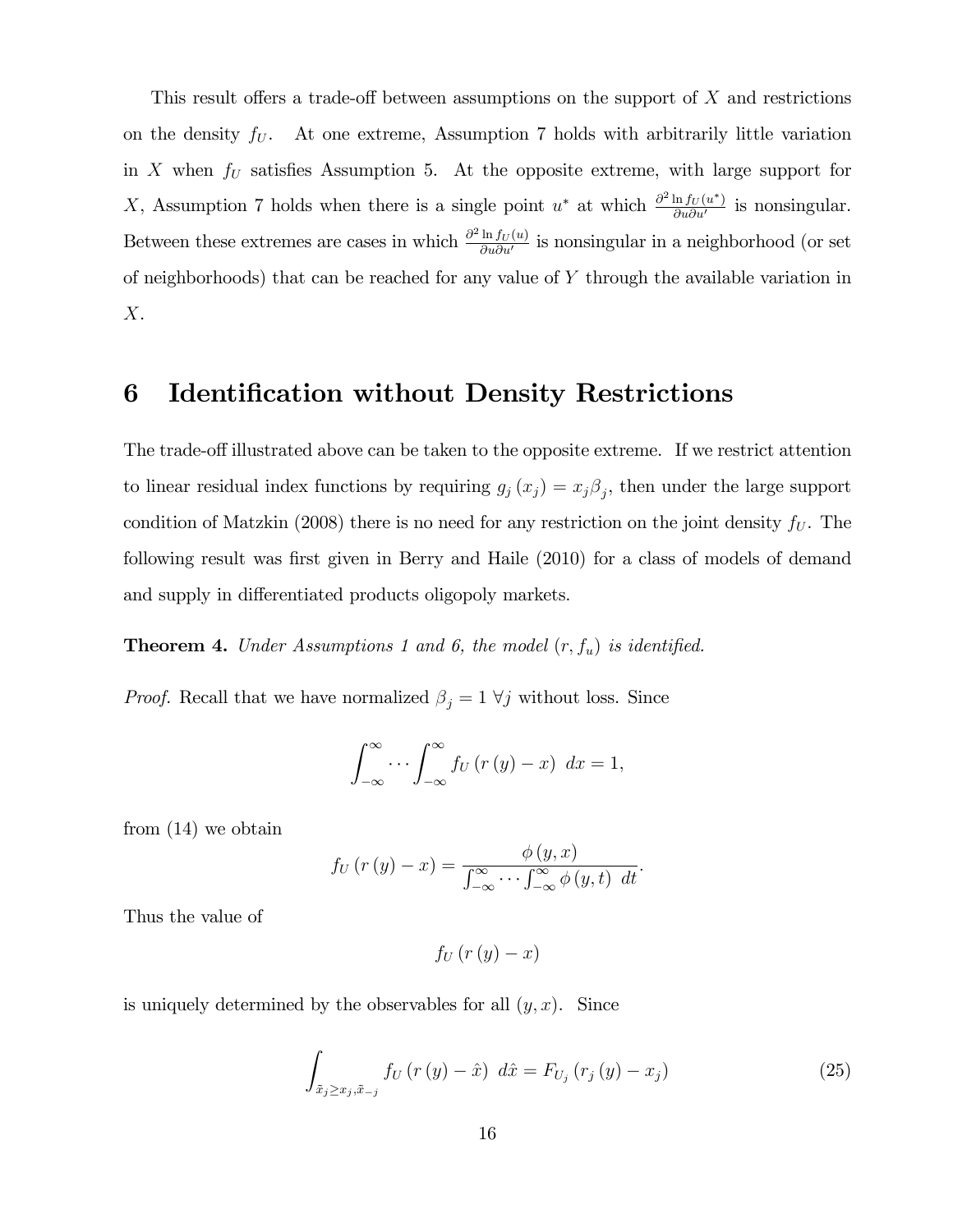the value of  $F_{U_j}(r_j(y)-x_j)$  is identified for every  $(y, x)$ . By the normalization (11),

$$
F_{U_j}\left(r_j\left(y^0\right) - x_j^0\right) = F_{U_j}\left(0\right).
$$

For any y we can then find the value  $\hat{x}(y)$  such that  $F_{U_j}\left(r_j(y) - \hat{x}(y)\right) = F_{U_j}(0)$ , which reveals  $r_j(y) = \overset{o}{x}(y)$ . This identifies each function  $r_j$ . Identification of  $f_U$  then follows as in the previous results.

The restricted model considered here is identical to that considered by Matzkin (2010). We have retained her large support condition but dropped all restrictions on derivatives of  $f_U$ . Thus, this result provides an even stronger foundation for estimation of this type of model, using the methods proposed in Matzkin (2010) or others.

# 7 A Rank Condition

Here we explore an alternative invertibility condition that is sufficient for identification and may allow additional trade-offs between the support of  $X$  and the properties of the joint density  $f_U$ . Like the classical rank condition for linear models (or completeness conditions for nonparametric models—e.g., Newey and Powell (2003) or Chernozhukov and Hansen (2005)) the condition we obtain is not easily derived from primitives. However, in principle it could be checked in applications.

For simplicity, we restrict attention here to the case  $J = 2$ . Fix  $Y = y$  and consider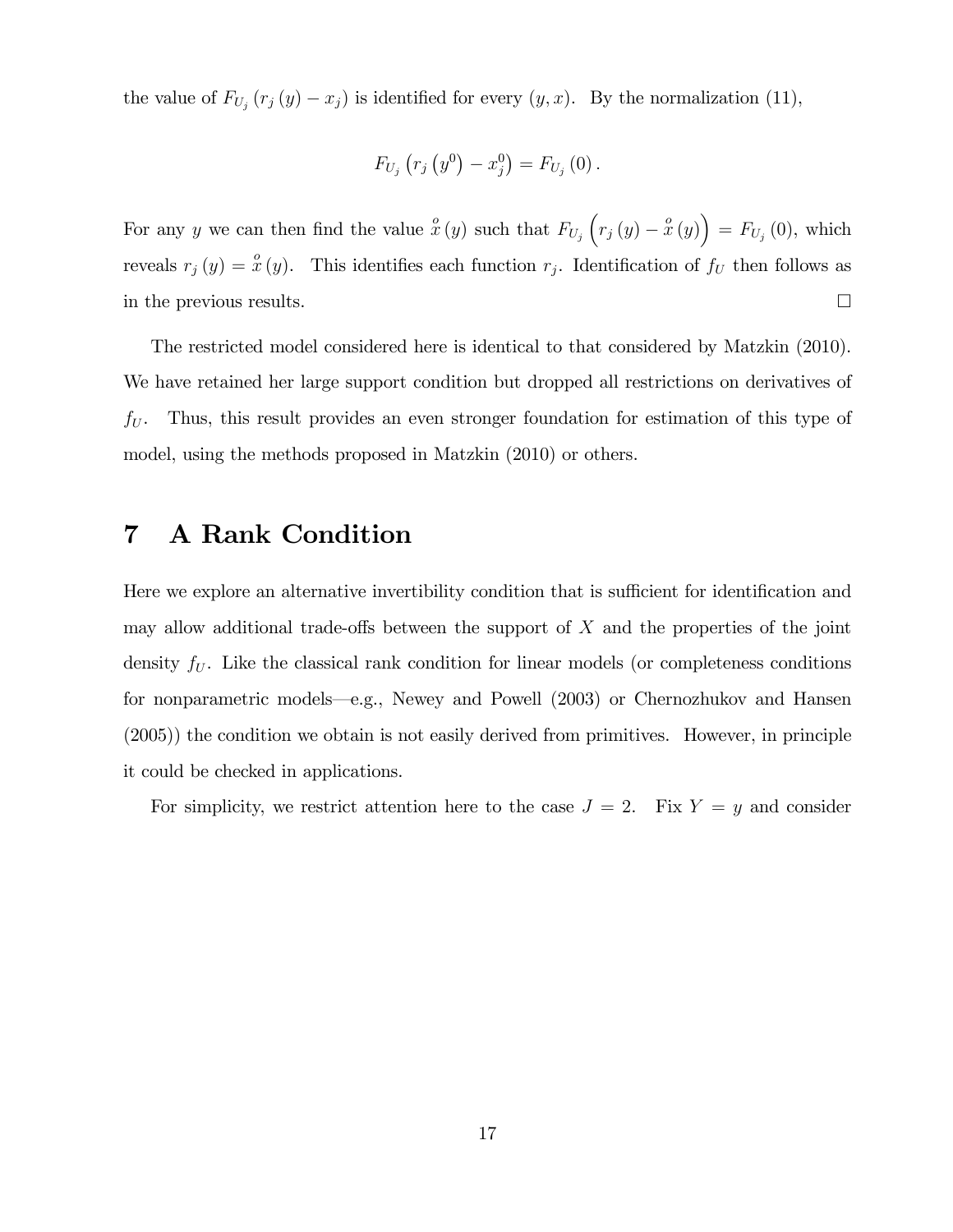seven values of  $X$ ,

$$
x^{0} = (x_{1}^{0}, x_{2}^{0})
$$
  
\n
$$
x^{1} = (x_{1}^{0}, x_{2}^{0})
$$
  
\n
$$
x^{2} = (x_{1}', x_{2}^{0})
$$
  
\n
$$
x^{3} = (x_{1}', x_{2}^{0})
$$
  
\n
$$
x^{4} = (x_{1}', x_{2}^{0})
$$
  
\n
$$
x^{5} = (x_{1}'', x_{2}')
$$
  
\n
$$
x^{6} = (x_{1}'', x_{2}')
$$
  
\n(26)

where  $x^0$  is as in (11), and  $x''_j \neq x'_j \neq x^0_j$ . Letting  $X = x^\ell$  for  $\ell \in \{0, 1, \ldots, 6\}$ , rewrite (17) as

$$
A_{\ell k} = B_{\ell 1} \frac{\partial r_1(y)}{\partial g_1(x_1^{\ell})/\partial x_1} + B_{\ell 2} \frac{\partial r_2(y)}{\partial g_2(x_2^{\ell})/\partial x_2} + \frac{\partial}{\partial y_k} |J(y)| \quad k = 1, 2 \tag{27}
$$

where

$$
A_{\ell k} = \frac{\partial \ln \phi (y, x^{\ell})}{\partial y_{k}}
$$

$$
B_{\ell j} = \frac{\partial \ln \phi (y, x^{\ell})}{\partial x_{j}}.
$$

 $A_{\ell k}$  and  $B_{\ell j}$  are known. Stacking the equations (27) obtained at all  $\ell$ , we obtain a system of fourteen linear equations in the fourteen unknowns

$$
\frac{\partial r_j(y)}{\partial g_j(x_j)/\partial x_j} \qquad j, k = 1, 2; x_j \in (x_j^0, x_j', x_j'')
$$
\n
$$
\frac{\partial}{\partial y_k} |J(y)| \qquad k = 1, 2.
$$
\n(28)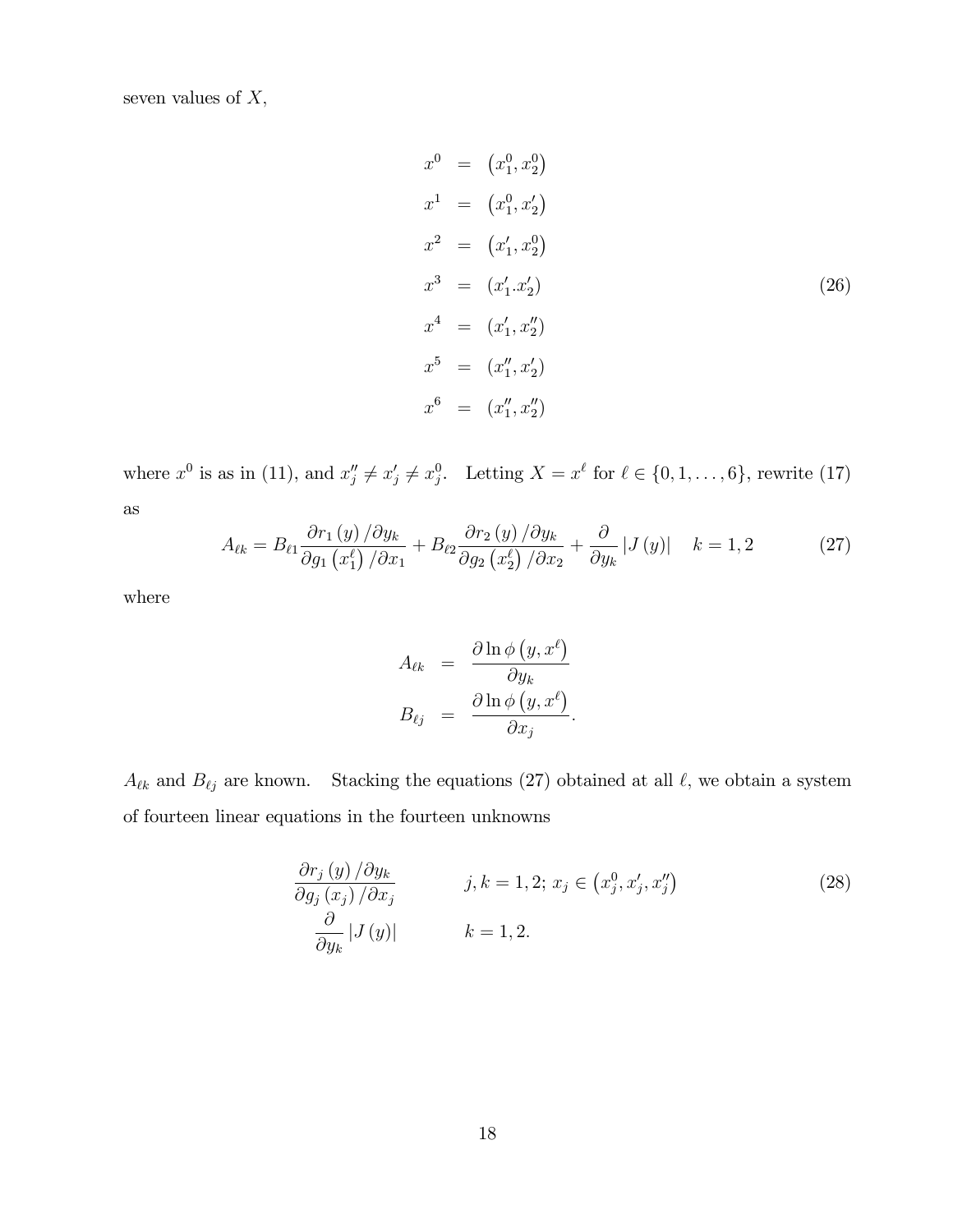These unknowns are identified if the  $14 \times 14$  matrix

| $B_{01}$         | $\overline{0}$   | $B_{02}$           | $\boldsymbol{0}$ | $\boldsymbol{0}$ | $\boldsymbol{0}$ | $\boldsymbol{0}$ | $\theta$         | $\boldsymbol{0}$ | $\boldsymbol{0}$ | $\theta$         | $\boldsymbol{0}$ | $\mathbf{1}$     | $\theta$       |      |
|------------------|------------------|--------------------|------------------|------------------|------------------|------------------|------------------|------------------|------------------|------------------|------------------|------------------|----------------|------|
| $\boldsymbol{0}$ | $B_{01}$         | $\overline{0}$     | $B_{02}$         | $\boldsymbol{0}$ | $\boldsymbol{0}$ | $\boldsymbol{0}$ | $\theta$         | $\boldsymbol{0}$ | $\boldsymbol{0}$ | $\boldsymbol{0}$ | $\theta$         | $\boldsymbol{0}$ | $\mathbf{1}$   |      |
| $\boldsymbol{0}$ | $\overline{0}$   | $\mathcal{B}_{12}$ | $\overline{0}$   | $B_{11}$         | $\boldsymbol{0}$ | $\boldsymbol{0}$ | $\boldsymbol{0}$ | $\boldsymbol{0}$ | $\boldsymbol{0}$ | $\boldsymbol{0}$ | $\boldsymbol{0}$ | $\mathbf{1}$     | $\overline{0}$ |      |
| $\boldsymbol{0}$ | $\boldsymbol{0}$ | $\boldsymbol{0}$   | $B_{12}$         | $\boldsymbol{0}$ | $B_{11}$         | $\boldsymbol{0}$ | $\theta$         | $\boldsymbol{0}$ | $\boldsymbol{0}$ | $\boldsymbol{0}$ | $\boldsymbol{0}$ | $\overline{0}$   | $\mathbf{1}$   |      |
| $B_{21}$         | $\theta$         | $\boldsymbol{0}$   | $\boldsymbol{0}$ | $\boldsymbol{0}$ | $\overline{0}$   | $B_{22}$         | $\theta$         | $\boldsymbol{0}$ | $\boldsymbol{0}$ | $\boldsymbol{0}$ | $\boldsymbol{0}$ | $\mathbf{1}$     | $\overline{0}$ |      |
| $\boldsymbol{0}$ | $B_{21}$         | $\theta$           | $\boldsymbol{0}$ | $\boldsymbol{0}$ | $\boldsymbol{0}$ | $\overline{0}$   | $B_{22}$         | $\boldsymbol{0}$ | $\boldsymbol{0}$ | $\boldsymbol{0}$ | $\theta$         | $\theta$         | $\mathbf{1}$   |      |
| $\boldsymbol{0}$ | $\boldsymbol{0}$ | $\boldsymbol{0}$   | $\boldsymbol{0}$ | $B_{31}$         | $\boldsymbol{0}$ | $B_{32}$         | $\boldsymbol{0}$ | $\boldsymbol{0}$ | $\boldsymbol{0}$ | $\boldsymbol{0}$ | $\boldsymbol{0}$ | $\mathbf{1}$     | $\theta$       | (29) |
| $\boldsymbol{0}$ | $\boldsymbol{0}$ | $\boldsymbol{0}$   | $\boldsymbol{0}$ | $\boldsymbol{0}$ | $B_{31}$         | $\overline{0}$   | $B_{32}$         | $\boldsymbol{0}$ | $\boldsymbol{0}$ | $\boldsymbol{0}$ | $\boldsymbol{0}$ | $\boldsymbol{0}$ | $\mathbf{1}$   |      |
| $\boldsymbol{0}$ | $\boldsymbol{0}$ | $\boldsymbol{0}$   | $\boldsymbol{0}$ | $B_{41}$         | $\boldsymbol{0}$ | $\boldsymbol{0}$ | $\boldsymbol{0}$ | $\boldsymbol{0}$ | $\boldsymbol{0}$ | $B_{42}$         | $\boldsymbol{0}$ | $\mathbf{1}$     | $\overline{0}$ |      |
| $\boldsymbol{0}$ | $\boldsymbol{0}$ | $\boldsymbol{0}$   | $\boldsymbol{0}$ | $\boldsymbol{0}$ | $B_{41}$         | $\boldsymbol{0}$ | $\boldsymbol{0}$ | $\boldsymbol{0}$ | $\boldsymbol{0}$ | $\boldsymbol{0}$ | $B_{42}$         | $\theta$         | $\mathbf{1}$   |      |
| $\boldsymbol{0}$ | $\boldsymbol{0}$ | $\boldsymbol{0}$   | $\boldsymbol{0}$ | $\boldsymbol{0}$ | $\theta$         | $B_{52}$         | $\theta$         | $B_{51}$         | $\theta$         | $\boldsymbol{0}$ | $\theta$         | $\mathbf{1}$     | $\overline{0}$ |      |
| $\boldsymbol{0}$ | $\boldsymbol{0}$ | $\boldsymbol{0}$   | $\boldsymbol{0}$ | $\boldsymbol{0}$ | $\boldsymbol{0}$ | $\boldsymbol{0}$ | $B_{52}$         | $\boldsymbol{0}$ | $B_{51}$         | $\theta$         | $\boldsymbol{0}$ | $\theta$         | $\mathbf{1}$   |      |
| $\boldsymbol{0}$ | $\theta$         | $\boldsymbol{0}$   | $\boldsymbol{0}$ | $\boldsymbol{0}$ | $\boldsymbol{0}$ | $\boldsymbol{0}$ | $\boldsymbol{0}$ | $B_{61}$         | $\boldsymbol{0}$ | $B_{62}$         | $\theta$         | $\mathbf{1}$     | $\overline{0}$ |      |
| $\boldsymbol{0}$ | $\boldsymbol{0}$ | $\boldsymbol{0}$   | $\boldsymbol{0}$ | $\boldsymbol{0}$ | $\boldsymbol{0}$ | $\boldsymbol{0}$ | $\boldsymbol{0}$ | $\boldsymbol{0}$ | $B_{61}$         | $\overline{0}$   | $B_{62}$         | $\overline{0}$   | $\mathbf{1}$   |      |
|                  |                  |                    |                  |                  |                  |                  |                  |                  |                  |                  |                  |                  |                |      |

representing the known coefficients of the linear system  $(27)$  has full rank. This holds iff the determinant

$$
(B_{12}B_{31}B_{42}B_{51}B_{22}B_{01} - B_{12}B_{31}B_{62}B_{51}B_{22}B_{01} - B_{12}B_{31}B_{42}B_{61}B_{22}B_{01}
$$
(30)  
+ $B_{21}B_{02}B_{42}B_{61}B_{52}B_{31} + B_{42}B_{61}B_{52}B_{31}B_{12}B_{01} - B_{42}B_{61}B_{52}B_{31}B_{12}B_{21}$   
+ $B_{12}B_{51}B_{62}B_{41}B_{22}B_{01} - B_{21}B_{02}B_{11}B_{32}B_{42}B_{51} + B_{21}B_{02}B_{11}B_{32}B_{62}B_{51}$   
- $B_{21}B_{02}B_{32}B_{51}B_{62}B_{41} - B_{32}B_{51}B_{62}B_{41}B_{12}B_{01} + B_{32}B_{51}B_{62}B_{41}B_{12}B_{21}$   
- $B_{21}B_{02}B_{11}B_{42}B_{61}B_{52} + B_{21}B_{02}B_{11}B_{32}B_{42}B_{61})^2$ 

is nonzero. With (17) and our normalizations, knowledge of  $\frac{\partial |J(y)|}{\partial y_k}$  and  $\frac{\partial r_j(y)/\partial y_k}{\partial g_j(x_j^0)/\partial x_j}$  for all y,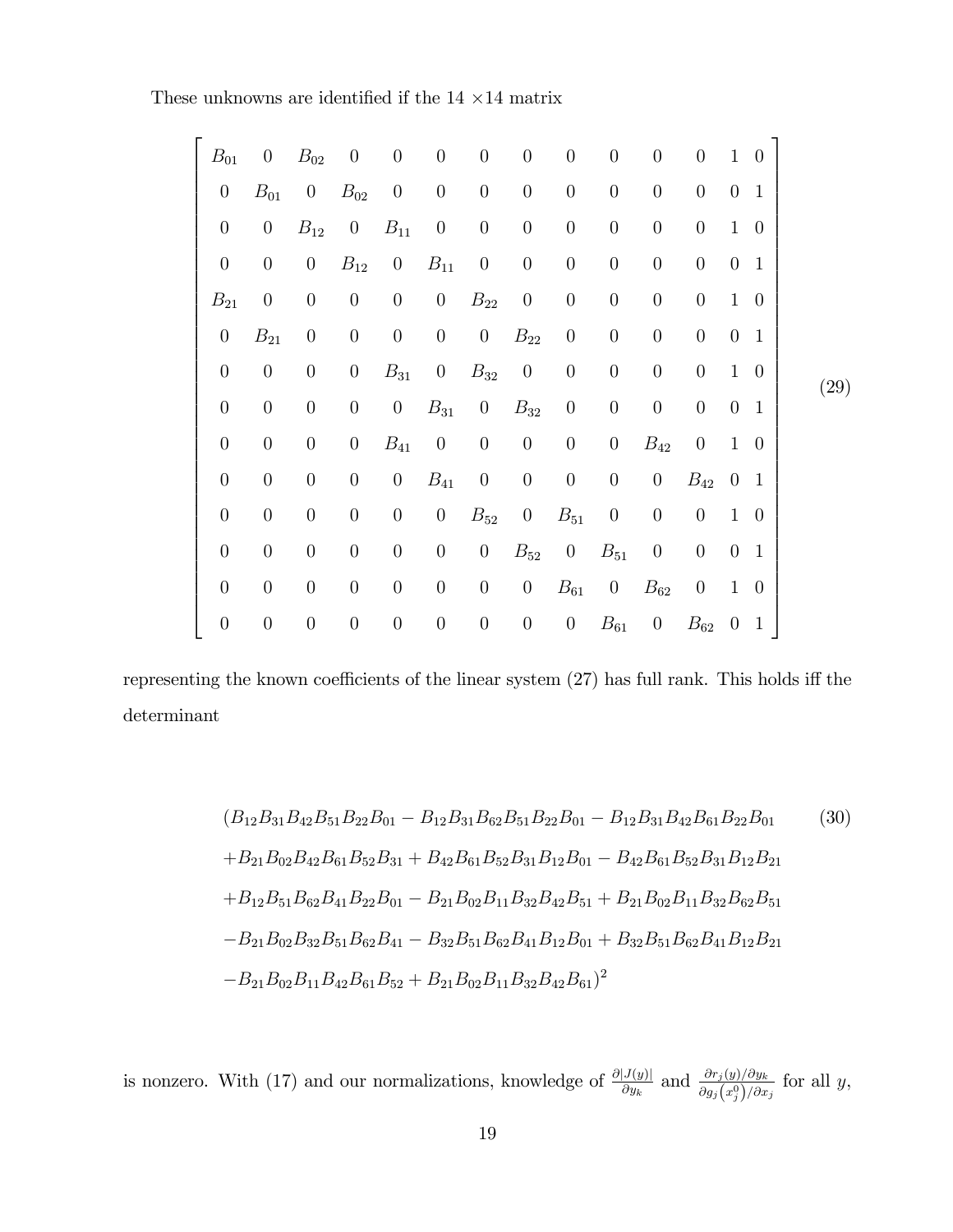$j$ , and k leads to identification of the model following the arguments above. Thus, we can state the following proposition.

**Proposition 5.** Suppose that for almost all  $y \in \mathcal{Y}$  there exist points  $x^0, x^1, \ldots, x^6$  with the structure (26) such that  $x^{\ell} \in supp(X|Y=y)$   $\forall \ell = 0, 1, ..., 6$ , and such that (30) is nonzero. Then the model  $(r, g, f_U)$  is identified.

Our approach here exploits linearity of the system (27) in the ratios  $\frac{\partial r_j(y)/\partial y_k}{\partial g_j(x_j^{\ell})/\partial x_j}$  in order to provide a rank condition that is sufficient for identification, despite the highly nonlinear model. Two observations should be made, however. One is that we have not used all the information available from the seven values of X; in particular, we used only  $\frac{\partial}{\partial y_k} |J(y)|$  and  $\partial r_j(y)/\partial y_k$  $\frac{\partial r_j(y)/\partial y_k}{\partial g_j(x_j^0)/\partial x_j}$  at each  $y, j, k$  to identify the model, yet the values of  $\frac{\partial r_j(y)/\partial y_k}{\partial g_j(x_j^{\ell})/\partial x_j}$  for  $\ell \neq 0$  are also directly obtained by solving (27). This provides a set of overidentifying restrictions and suggests that it may be possible to obtain identification under weaker conditions. Second, at each value of y the 14 linear unknowns in (28) are determined by just 10 unknown values

$$
\frac{\partial r_j(y)}{\partial y_k} \qquad j, k = 1, 2
$$
  

$$
\frac{\partial g_j(x_j)}{\partial x_j} \qquad j = 1, 2; x_j \in (x'_j, x''_j)
$$
  

$$
\frac{\partial}{\partial y_k} |J(y)| \qquad k = 1, 2.
$$

Although conditions for invertibility of a nonlinear system are much more difficult to obtain, this again suggests overidentification, at least in some cases.

# 8 Conclusion

We have examined the identifiability of a class of nonparametric nonseparable simultaneous equations models with a "residual index" structure. This class of models incorporates both a standard exclusion restriction and a restriction that each structural error enter the system through an index that also depends on the corresponding excluded instrument. We have provided constructive proofs of identification under several alternative sets of sufficient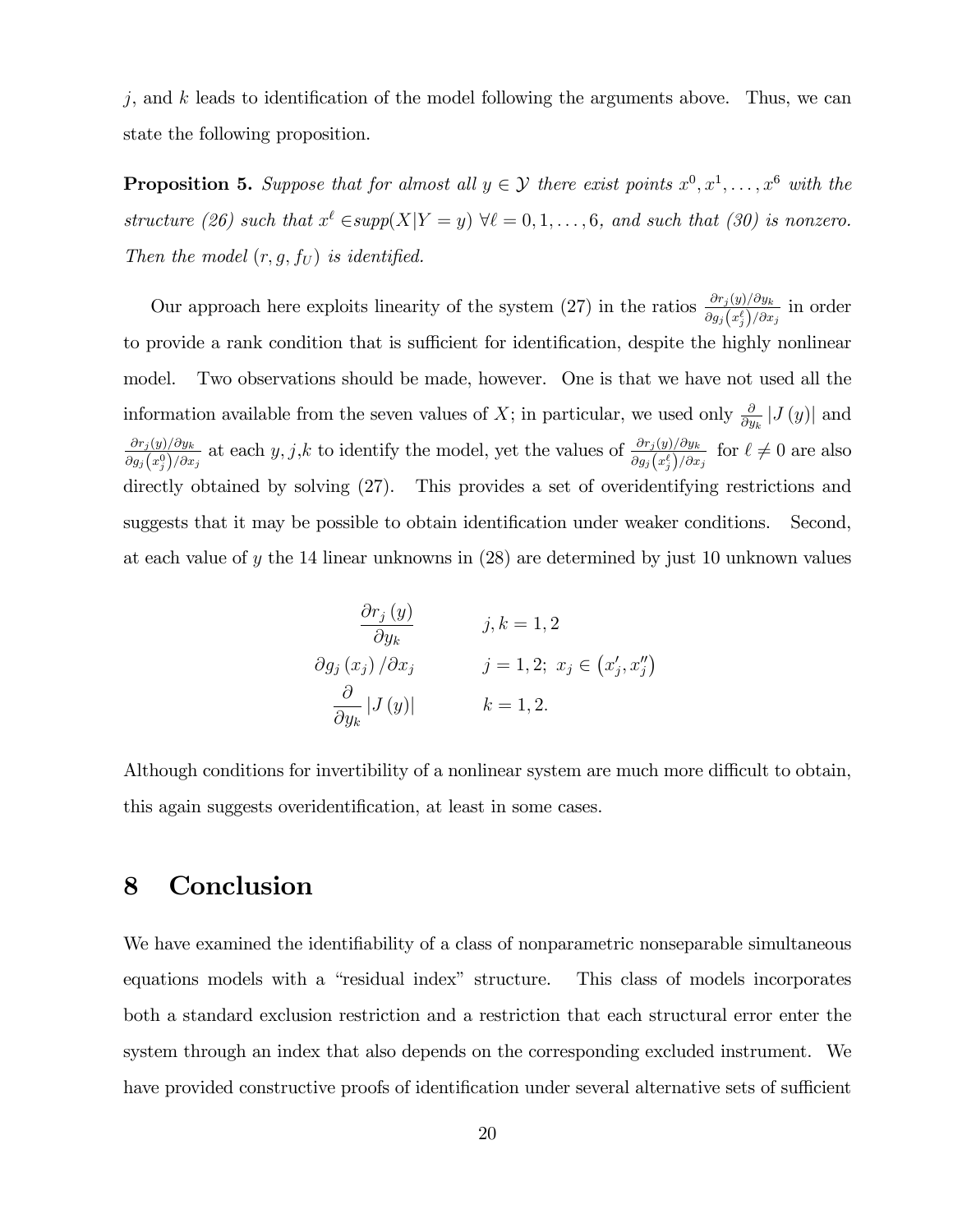conditions, illustrating trade-offs between the assumptions one places on the support of instruments, on the joint density of the structural errors, and on the form of the residual index.

# References

- BAGNOLI, M., AND T. BERGSTROM (2005): "Log-Concave Probability and its Applications," Economic Theory, 26, 445–469.
- BENKARD, L., AND S. T. BERRY (2006): "On the Nonparametric Identification of Nonlinear Simultaneous Equations Models: Comment on Brown (1983) and Roehrig (1988),"  $Econometrica, 74, 1429–1440.$
- BERRY, S., J. LEVINSOHN, AND A. PAKES (1995): "Automobile Prices in Market Equilibrium,"  $Econometrica, 60(4), 889-917.$
- BERRY, S. T., A. GANDHI, AND P. A. HAILE (2011): "Connected Substitutes and Invertibility of Demand," Discussion paper, Yale University.
- BERRY, S. T., AND P. A. HAILE (2009): "Identification of a Nonparametrc Generalized Regression Model with Group Effects," Discussion paper, Yale University.
- $(2010):$  "Identification in Differentiated Products Markets Using Market Level Data," Discussion paper, Yale University.
- BLUNDELL, R., AND R. L. MATZKIN (2010): "Conditions for the Existence of Control Functions in Nonseparable Simultaneous Equations Models," Discussion Paper CWP28/10, cemmap.
- BROWN, B. (1983): "The Identification Problem in Systems Nonlinear in the Variables,"  $Econometrica, 51(1), 175-96.$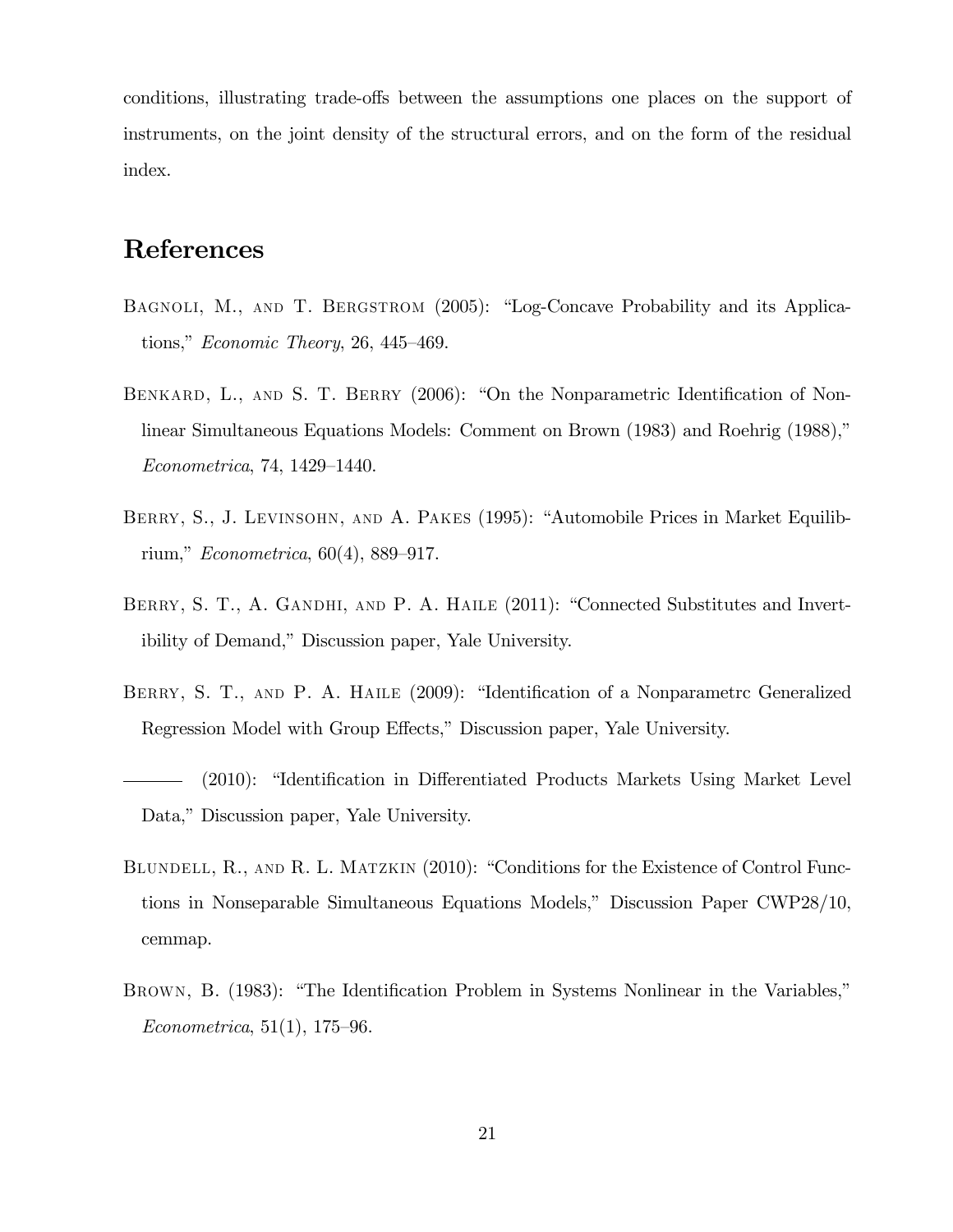- BROWN, D. J., AND R. L. MATZKIN (1998): "Estimation of Nonparametric Functions in Simultaneous Equations Models with Application to Consumer Demand," Working paper, Yale Univeristy.
- BROWN, D. J., AND M. H. WEGKAMP (2002): "Weighted Minimum Mean-Square Distance from Independence Estimation,"  $Econometrica$ , 70(5), pp. 2035–2051.
- CHERNOZHUKOV, V., AND C. HANSEN (2005): "An IV Model of Quantile Treatment Effects," *Econometrica*, 73(1), 245–261.
- CHESHER, A. (2003): "Identification in Nonseparable Models," *Econometrica*, 71, 1405 1441.
- CHIAPPORI, P.-A., AND I. KOMUNJER (2009): "Correct Specification and Identifiction of Nonparametric Transformation Models,î Discussion paper, University of California San Diego.
- CULE, M., R. SAMWORTH, AND M. STEWART (2010): "Maximum Likelihood Estimation of a Multidimensional Log-Concave Density," Journal of the Royal Statistical Society, Series  $B$ , 72, 545–607 (with discussion).
- HOROWITZ, J. L. (1996): "Semiparametric Estimation of a Regression Model with an Unknown Transformation of the Dependent Variable," *Econometrica*, 64, 103–137.
- IMBENS, G. W., AND W. K. NEWEY (2009): "Identification and Estimation of Triangular Simultaneous Equations Models Without Additivity," *Econometrica*,  $77(5)$ ,  $1481-1512$ .
- MATZKIN, R. L. (2008): "Identification in Nonparametric Simultaneous Equations," *Econo*metrica, 76, 945–978.

<sup>- (2010): &</sup>quot;Estimation of Nonparametric Models with Simultaneity," Discussion paper, UCLA.